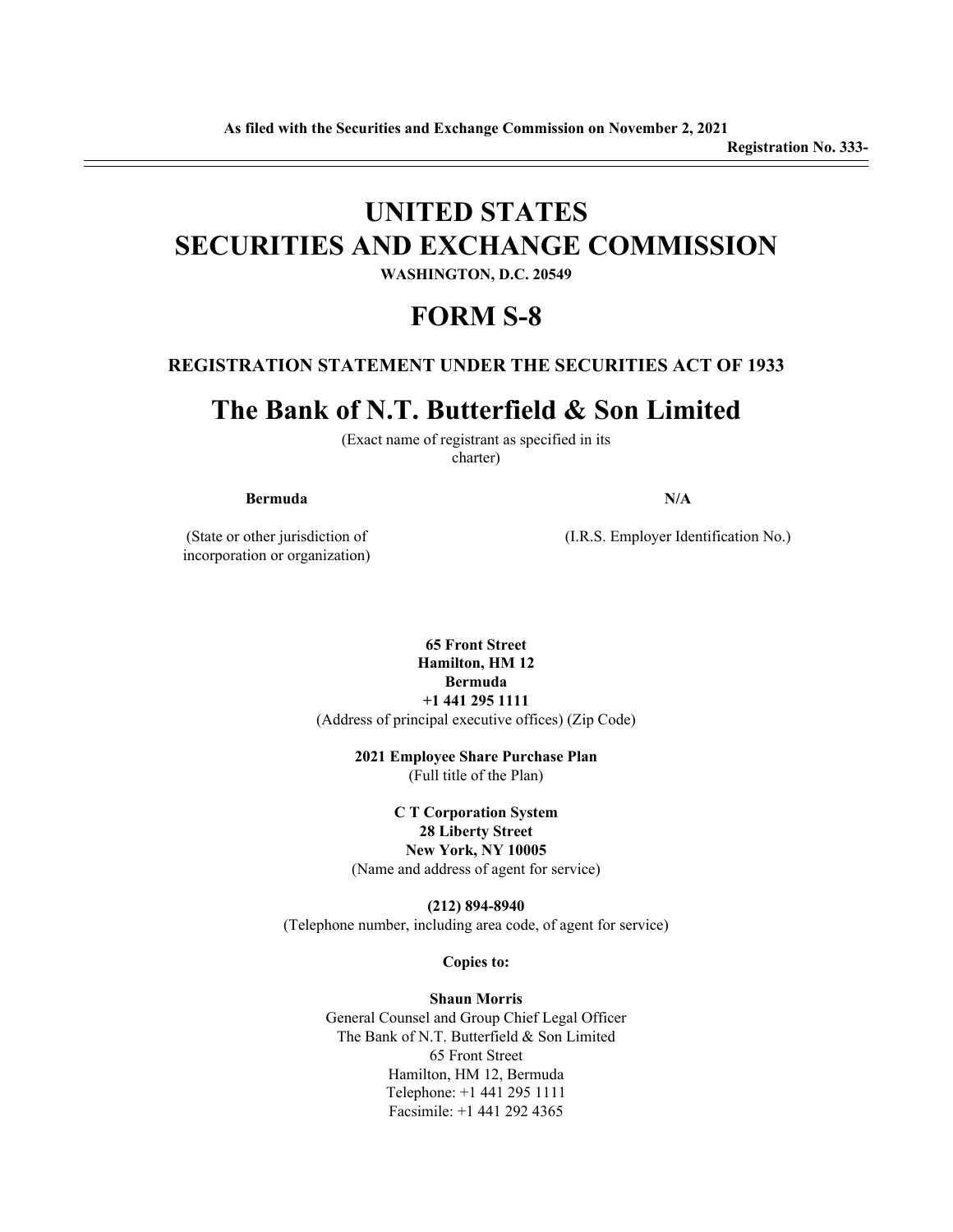Indicate by check mark whether the registrant is a large accelerated filer, an accelerated filer, a non-accelerated filer, or a smaller reporting company. See definitions of "large accelerated filer," "accelerated filer" and "smaller reporting company" in Rule 12b-2 of the Exchange Act.

Large accelerated filer  $\boxtimes$  Accelerated filer  $\Box$ 

Smaller reporting company  $\Box$ 

Non-accelerated filer  $\Box$  (Do not check if a smaller reporting company)

#### **CALCULATION OF REGISTRATION FEE**

| Title of securities to be registered                    | Amount to be<br>registered (1) | Proposed<br>maximum<br>offering price per<br>share $(2)$ | Proposed<br>maximum<br>aggregate offering<br>price | <b>Amount of</b><br>registration<br>fee |
|---------------------------------------------------------|--------------------------------|----------------------------------------------------------|----------------------------------------------------|-----------------------------------------|
| Voting Ordinary Shares, par value<br>BM\$0.01 per share | 1,000,000                      | \$36.53                                                  | \$36,530,000                                       | \$3,386                                 |

 (1) Pursuant to Rule 416(a) under the Securities Act of 1933 (the "Securities Act"), this Registration Statement shall also be deemed to cover any additional securities to be offered or issued in connection with the provisions of the abovereferenced plan, which provides for adjustments in the amount of securities to be offered or issued to prevent dilution resulting from stock splits, stock dividends or similar transactions.

 (2) Estimated solely for purposes of calculating the registration fee in accordance with Rules 457(c) and 457(h) under the Securities Act, based on the average of the high and low sales prices per share of Common Shares as reported on the New York Stock Exchange on October 28, 2021.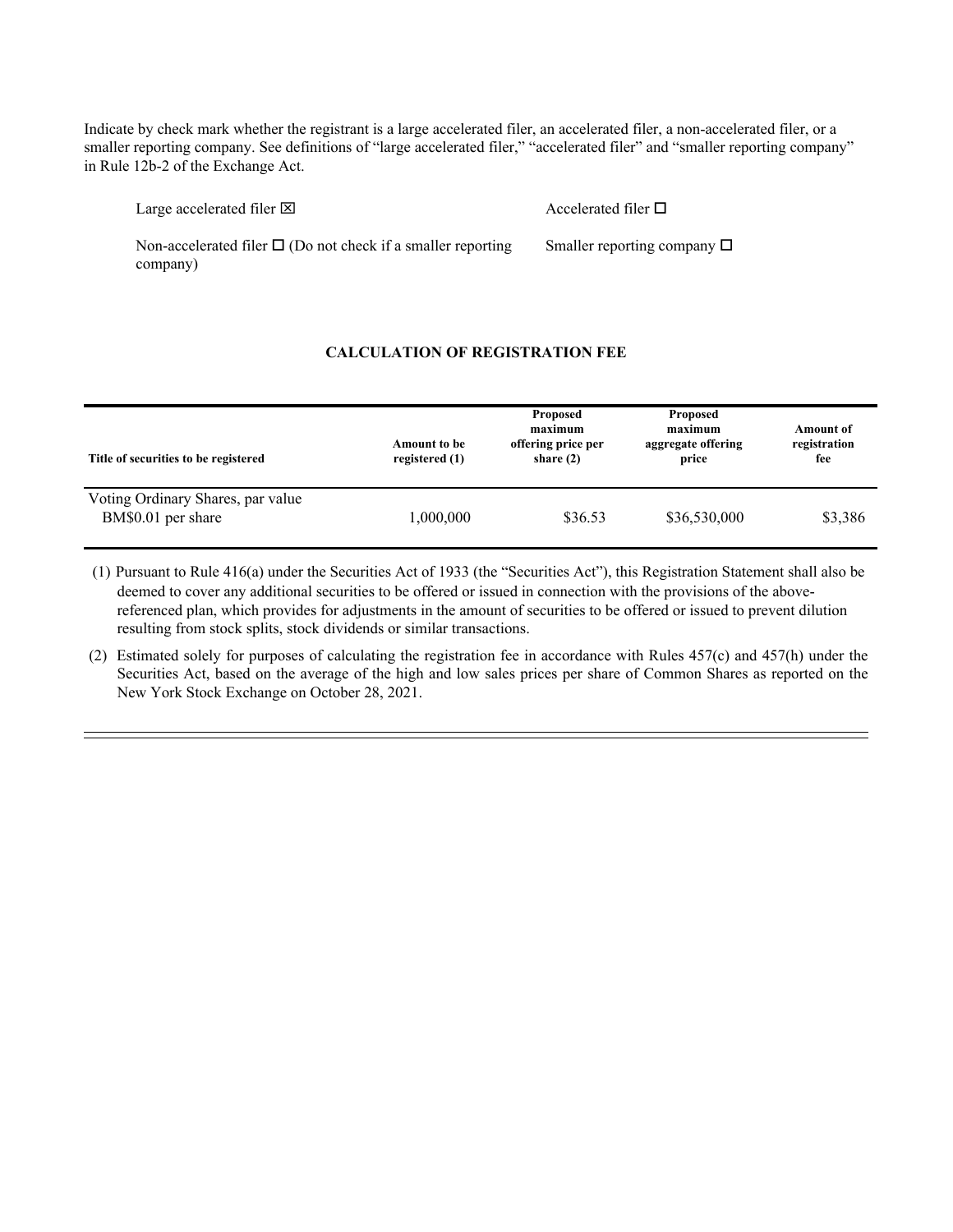#### **EXPLANATORY NOTE**

The purpose of this Form S-8 Registration Statement is to register an aggregate of 1,000,000 voting ordinary shares of The Bank of N.T. Butterfield & Son Limited ("we," "our," "us," or the "Company"), par value BM\$0.01 per share (the "Common Shares"), that may be offered pursuant to our 2021 Employee Share Purchase Plan (the "Plan"). Pursuant to the terms of the Plan, all shares of common stock so offered may be treasury shares or newly issued shares.

#### **PART I**

#### **INFORMATION REQUIRED IN THE SECTION 10(A) PROSPECTUS**

The documents containing the information specified in "Item 1. Plan Information" and "Item 2. Registrant Information and Employee Plan Annual Information" of Form S-8 will be sent or given to employees as specified by Rule 428(b)(1) of the Securities Act of 1933, as amended (the "Securities Act"). Such documents need not be filed with the U.S. Securities and Exchange Commission (the "Commission") either as part of this Registration Statement or as prospectuses or prospectus supplements pursuant to Rule 424 of the Securities Act. These documents and the documents incorporated by reference in this Registration Statement pursuant to Item 3 of Part II hereof, taken together, constitute a prospectus that meets the requirements of Section 10(a) of the Securities Act.

#### **PART II**

#### **INFORMATION REQUIRED IN THE REGISTRATION STATEMENT**

#### **ITEM 3.INCORPORATION OF DOCUMENTS BY REFERENCE.**

The following documents filed with the Commission by the Company are incorporated in this Registration Statement by reference:

- 1. The Company's Annual Report on Form 20-F for the year ended December 31, 2020, which the Company filed with the Commission on February 23, 2021;
- 2. All other reports filed pursuant to Section 13(a) or 15(d) of the Securities Exchange Act of 1934, as amended (the "Exchange Act") since the end of the fiscal year covered by the Annual Report on Form 20-F referenced above; and
- 3. The description of the Company's share capital contained in "Description of Share Capital" of our registration statement on Form F-1 filed with the SEC on February 13, 2017, including any amendment or report filed for the purpose of updating such description.

In addition, all documents subsequently filed by the Company pursuant to Sections 13(a), 13(c), 14 and 15(d) of the Exchange Act, including all reports on Form 6-K subsequently filed by the Company which state that they are incorporated by reference herein, prior to the filing of a post-effective amendment which indicates that all securities offered hereunder have been sold or which deregisters all of the securities offered then remaining unsold, shall be deemed to be incorporated herein by reference and to be a part hereof from the date of filing of such documents.

Any statement contained in a document incorporated or deemed to be incorporated by reference herein shall be deemed to be modified or superseded for purposes of this Registration Statement to the extent that a statement herein, or in any subsequently filed document which also is or is deemed to be incorporated by reference, modifies or supersedes such statement. Any statement so modified or superseded shall not be deemed, except as so modified or superseded, to constitute a part of this Registration Statement.

#### **ITEM 4.DESCRIPTION OF SECURITIES.**

Not applicable.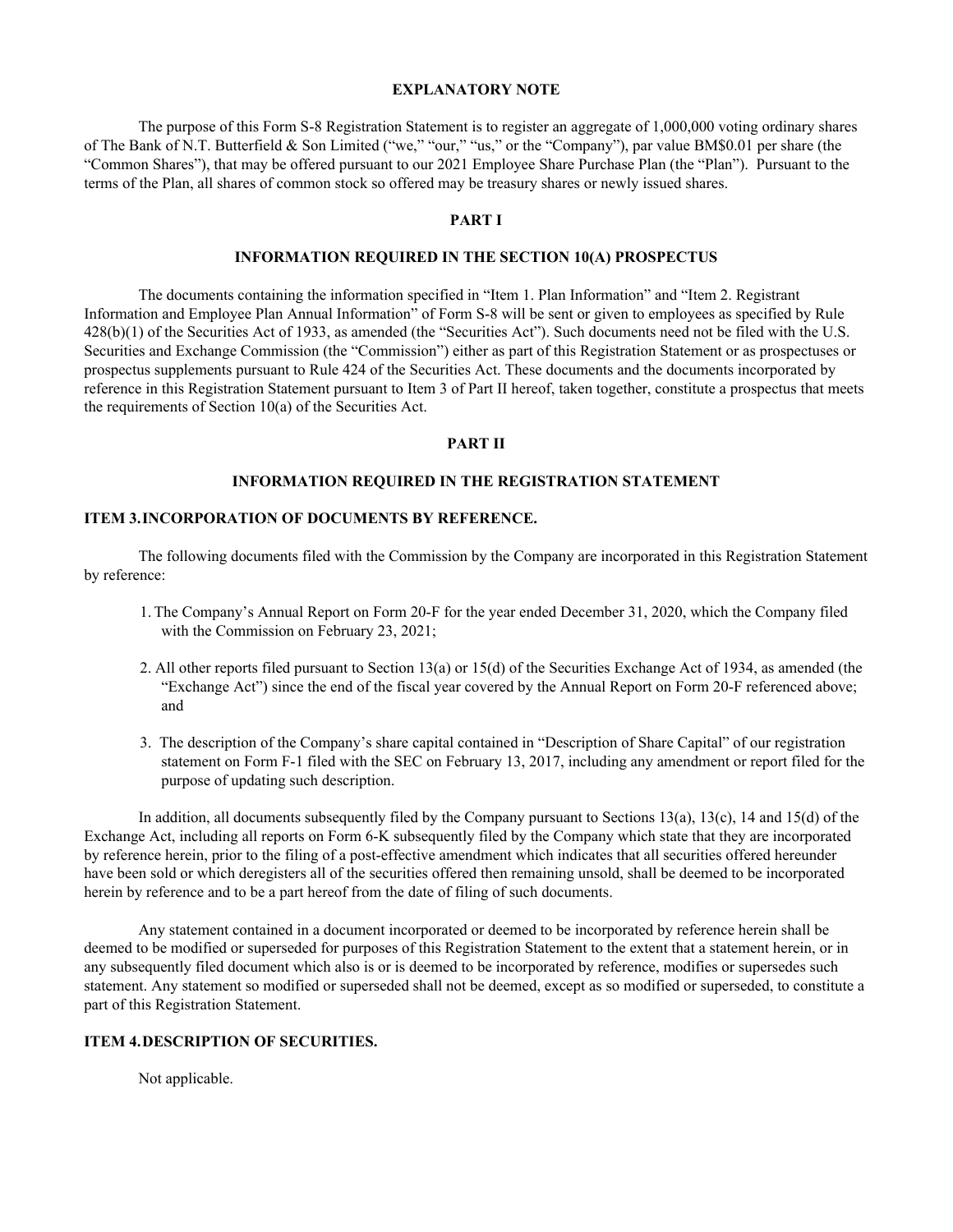#### **ITEM 5.INTERESTS OF NAMED EXPERTS AND COUNSEL.**

Not applicable.

#### **ITEM 6.INDEMNIFICATION OF DIRECTORS AND OFFICERS.**

The Company's Amended & Restated Bye-laws provide that: (i) we must indemnify our directors and officers for any acts or omissions in the execution of their duties, *provided* that we will have no obligation to indemnify any director or officer in the case of fraud or dishonesty by such person; (ii) we may purchase and maintain insurance on behalf of our directors or officers (including the directors and officers of any subsidiary of the Company) in respect of any loss arising or liability due to negligence, default, breach of duty or breach of trust; and (iii) we may advance monies to our directors or officers (including the directors and officers of any subsidiary of the Company) for the costs incurred by these persons in defending any civil or criminal proceeding, *provided* that the director or officer for which monies are advanced must repay us the advance if any allegation of fraud or dishonestly is proved against such person.

#### **ITEM 7. EXEMPTION FROM REGISTRATION CLAIMED.**

Not applicable.

#### **ITEM 8.EXHIBITS.**

The list of exhibits is set forth under "Exhibit Index" at the end of this Registration Statement and is incorporated herein by reference.

#### **ITEM 9.UNDERTAKINGS.**

- (a) The Company hereby undertakes:
	- (1)To file, during any period in which offers or sales are being made, a post-effective amendment to this Registration Statement:
		- (i) To include any prospectus required by Section  $10(a)(3)$  of the Securities Act;
		- (ii)To reflect in the prospectus any facts or events arising after the effective date of the registration statement (or the most recent post-effective amendment thereof) which, individually or in the aggregate, represent a fundamental change in the information set forth in the registration statement. Notwithstanding the foregoing, any increase or decrease in volume of securities offered (if the total dollar value of securities offered would not exceed that which was registered) and any deviation from the low or high end of the estimated maximum offering range may be reflected in the form of prospectus filed with the Commission pursuant to Rule 424(b) if, in the aggregate, the changes in volume and price represent no more than a 20 percent change in the maximum aggregate offering price set forth in the "Calculation of Registration Fee" table in the effective registration statement; and
		- (iii)To include any material information with respect to the plan of distribution not previously disclosed in the registration statement or any material change to such information in the registration statement;

*provided, however,* that paragraphs (a)(1)(i) and (a)(1)(ii) above do not apply if the registration statement is on Form S-8, and the information required to be included in a post-effective amendment by those paragraphs is contained in reports filed with or furnished to the Commission by the Company pursuant to Section 13 or Section 15(d) of the Exchange Act that are incorporated by reference in the registration statement.

(2)That, for the purpose of determining any liability under the Securities Act, each such post-effective amendment shall be deemed to be a new registration statement relating to the securities offered therein, and the offering of such securities at that time shall be deemed to be the initial *bona fide* offering thereof.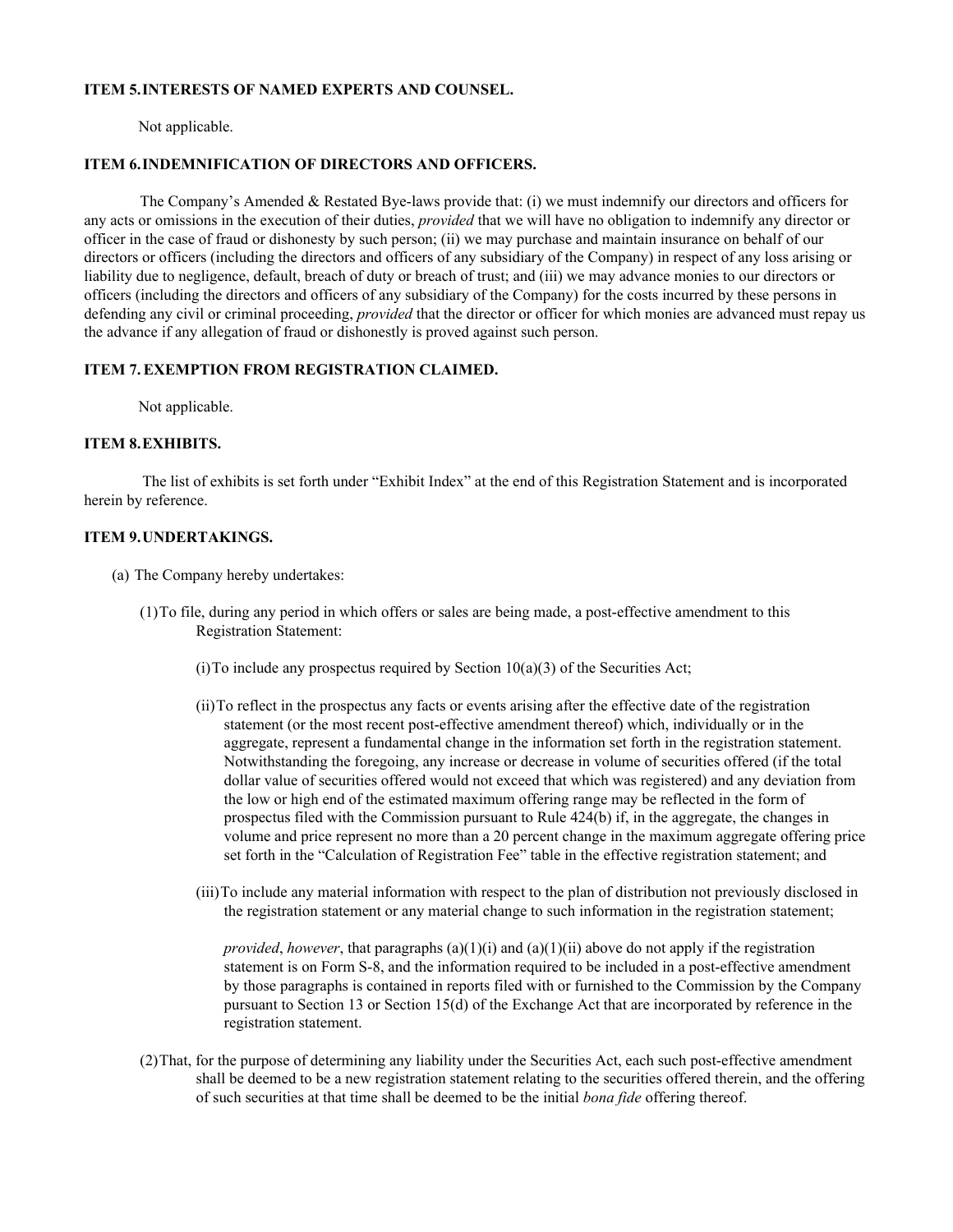- (3)To remove from registration by means of a post-effective amendment any of the securities being registered which remain unsold at the termination of the offering.
- (b) The Company hereby undertakes that, for purposes of determining any liability under the Securities Act of 1933, each filing of the Company's annual report pursuant to Section 13(a) or Section 15(d) of the Exchange Act (and, where applicable, each filing of an employee benefit plan's annual report pursuant to Section 15(d) of the Exchange Act) that is incorporated by reference in the registration statement shall be deemed to be a new registration statement relating to the securities offered therein, and the offering of such securities at that time shall be deemed to be the initial *bona fide* offering thereof.
- (c) Insofar as indemnification for liabilities arising under the Securities Act may be permitted to directors, officers and controlling persons of the Company pursuant to the foregoing provisions, or otherwise, the Company has been advised that in the opinion of the Commission such indemnification is against public policy as expressed in the Securities Act and is, therefore, unenforceable. In the event that a claim for indemnification against such liabilities (other than the payment by the Company of expenses incurred or paid by a director, officer or controlling person of the Company in the successful defense of any action, suit or proceeding) is asserted by such director, officer or controlling person in connection with the securities being registered, the Company will, unless in the opinion of its counsel the matter has been settled by controlling precedent, submit to a court of appropriate jurisdiction the question whether such indemnification by it is against public policy as expressed in the Securities Act and will be governed by the final adjudication of such issue.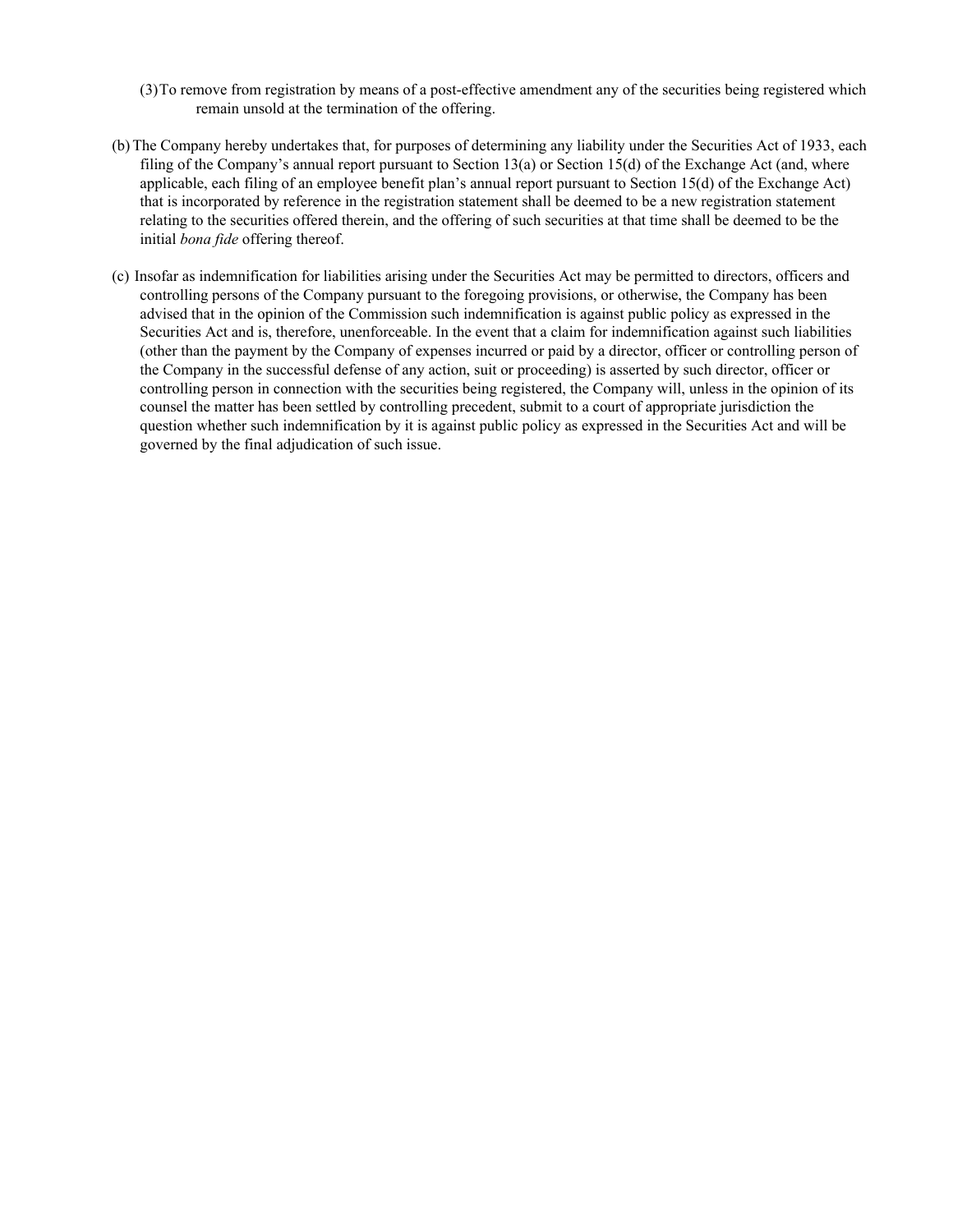#### **SIGNATURES**

Pursuant to the requirements of the Securities Act of 1933, the Company certifies that it has reasonable grounds to believe that it meets all of the requirements for filing on Form S-8 and has duly caused this Registration Statement to be signed on its behalf by the undersigned, thereunto duly authorized, in Hamilton, Bermuda on November 2, 2021.

The Bank of N.T. Butterfield & Son Limited

By: /s/ Michael Schrum

Name: Michael Schrum Title: Group Chief Financial Officer and Director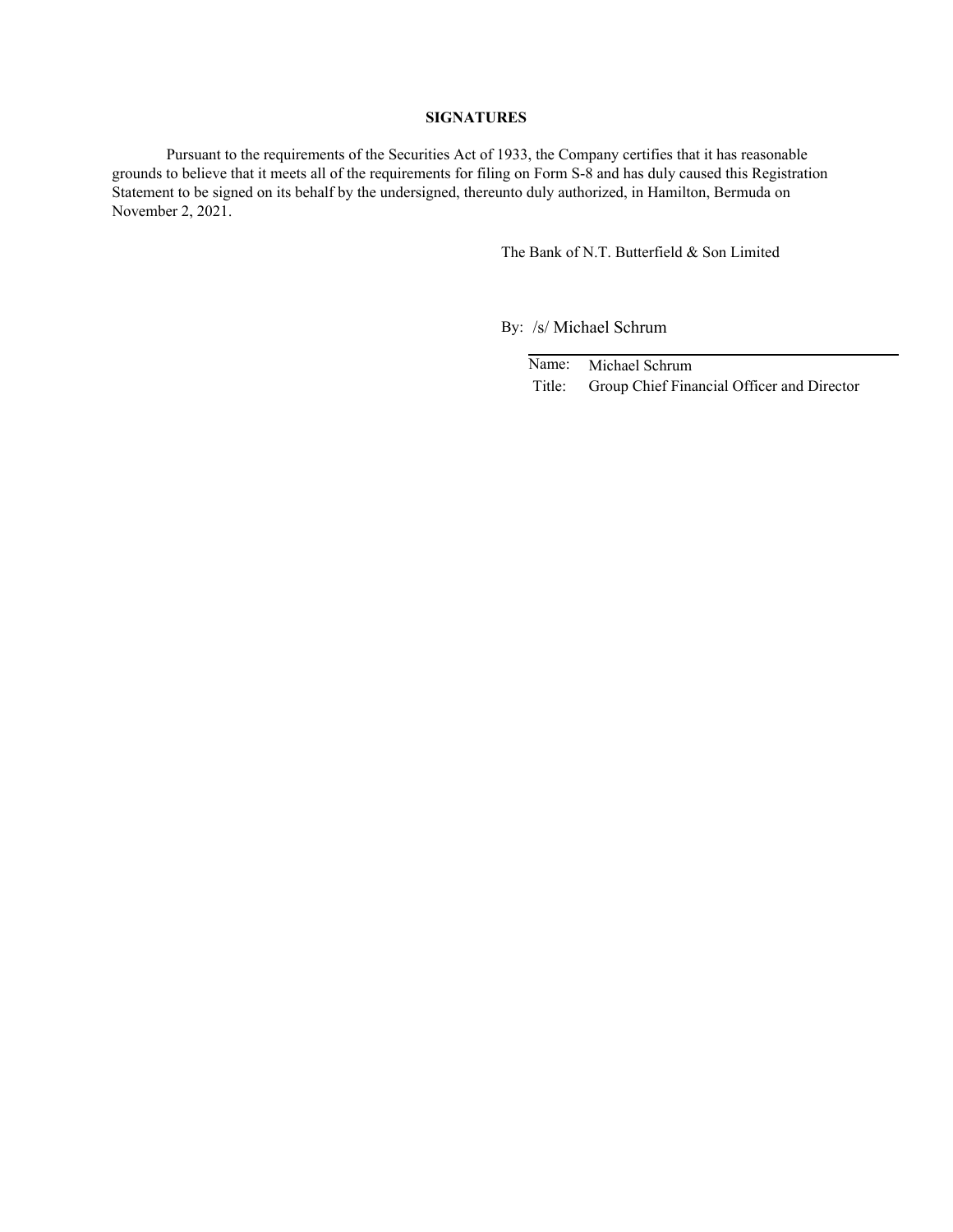#### **POWER OF ATTORNEY**

<span id="page-6-0"></span>We the undersigned directors and executive officers do hereby constitute and appoint Michael Collins, Michael Schrum and Shaun Morris, and each of them acting individually with full power of substitution, our true and lawful attorney-in-fact and agent to do any and all acts and things in our name and behalf in our capacities as directors and/or executive officers, and to execute any and all instruments for us and in our names in the capacities indicated below, that such person may deem necessary or advisable to enable the Company to comply with the Securities Act of 1933, as amended, and any rules, regulations and requirements of the Securities and Exchange Commission in connection with this Registration Statement, including specifically, but not limited to, power and authority to sign for us, or any of us, in the capacities indicated below, any and all amendments hereto (including post-effective amendments or any other registration statement filed pursuant to the provisions of Rule 462(b) under the Securities Act); and we do hereby ratify and confirm all that such person shall do or cause to be done by virtue hereof.

**Signatures Title Date** /s/ Michael Collins Chairman and Chief Executive Officer November 2, 2021 Michael Collins (Principal Executive Officer) /s/ Michael Schrum Group Chief Financial Officer and Director November 2, 2021 Michael Schrum (Principal Financial Officer) /s/ Craig Bridgewater Group Head of Finance November 2, 2021 Craig Bridgewater (Principal Accounting Officer) /s/ Alastair Barbour Non-Executive Director November 2, 2021 Alastair Barbour /s/ Sonia Baxendale Non-Executive Director November 2, 2021 Sonia Baxendale /s/ Jim Burr Non-Executive Director November 2, 2021

Pursuant to the requirements of the Securities Act of 1933, this Registration Statement has been signed by the following persons in the capacities and on the dates indicated:

James Burr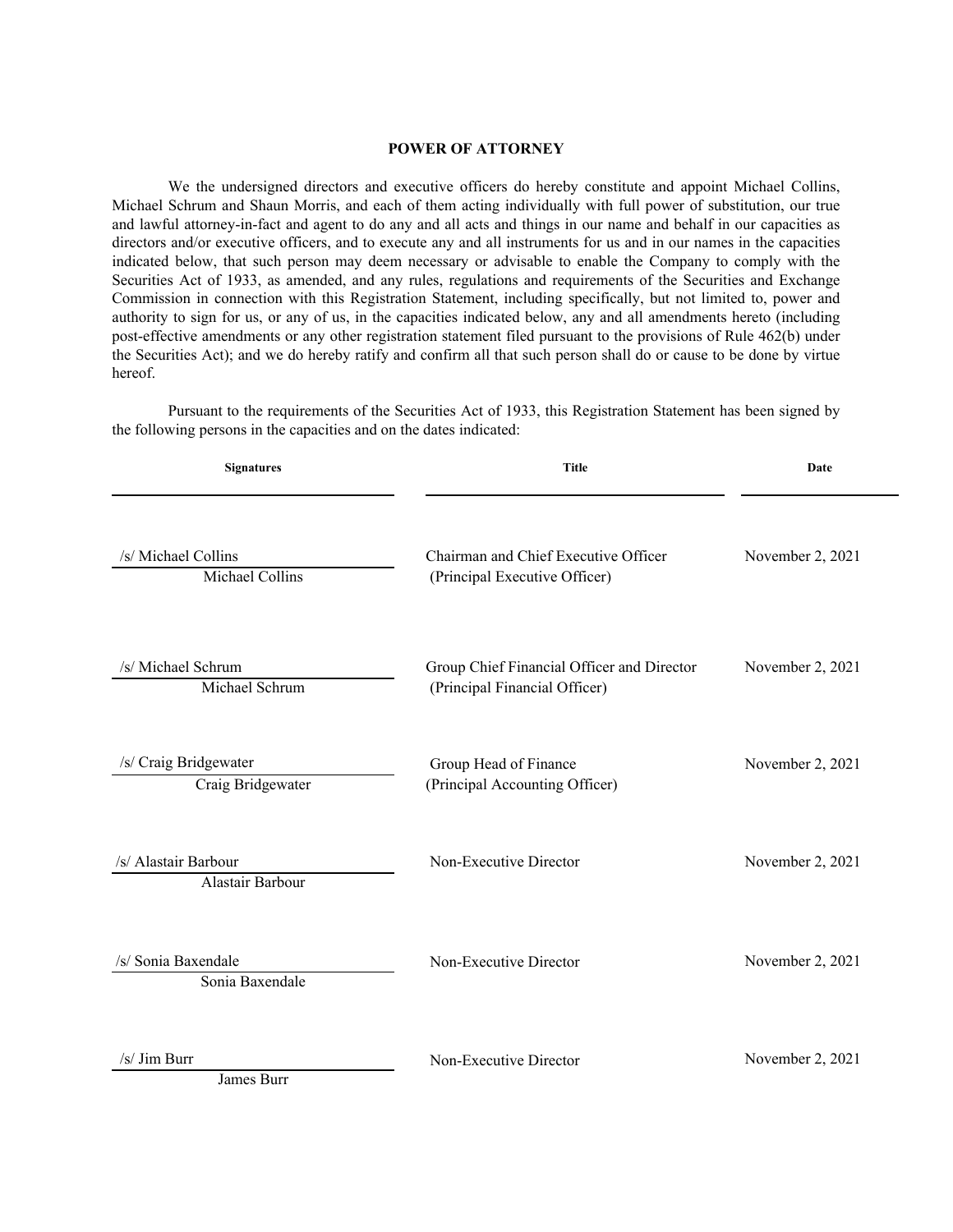| /s/ Michael Covell<br>Michael Covell             | Non-Executive Director | November 2, 2021 |
|--------------------------------------------------|------------------------|------------------|
| /s/ Mark Lynch<br>Mark Lynch                     | Non-Executive Director | November 2, 2021 |
| /s/ Jana Schreuder<br>Jana Schreuder             | Non-Executive Director | November 2, 2021 |
| /s/ Pamela Thomas-Graham<br>Pamela Thomas-Graham | Non-Executive Director | November 2, 2021 |
| /s/ John Wright<br>John Wright                   | Non-Executive Director | November 2, 2021 |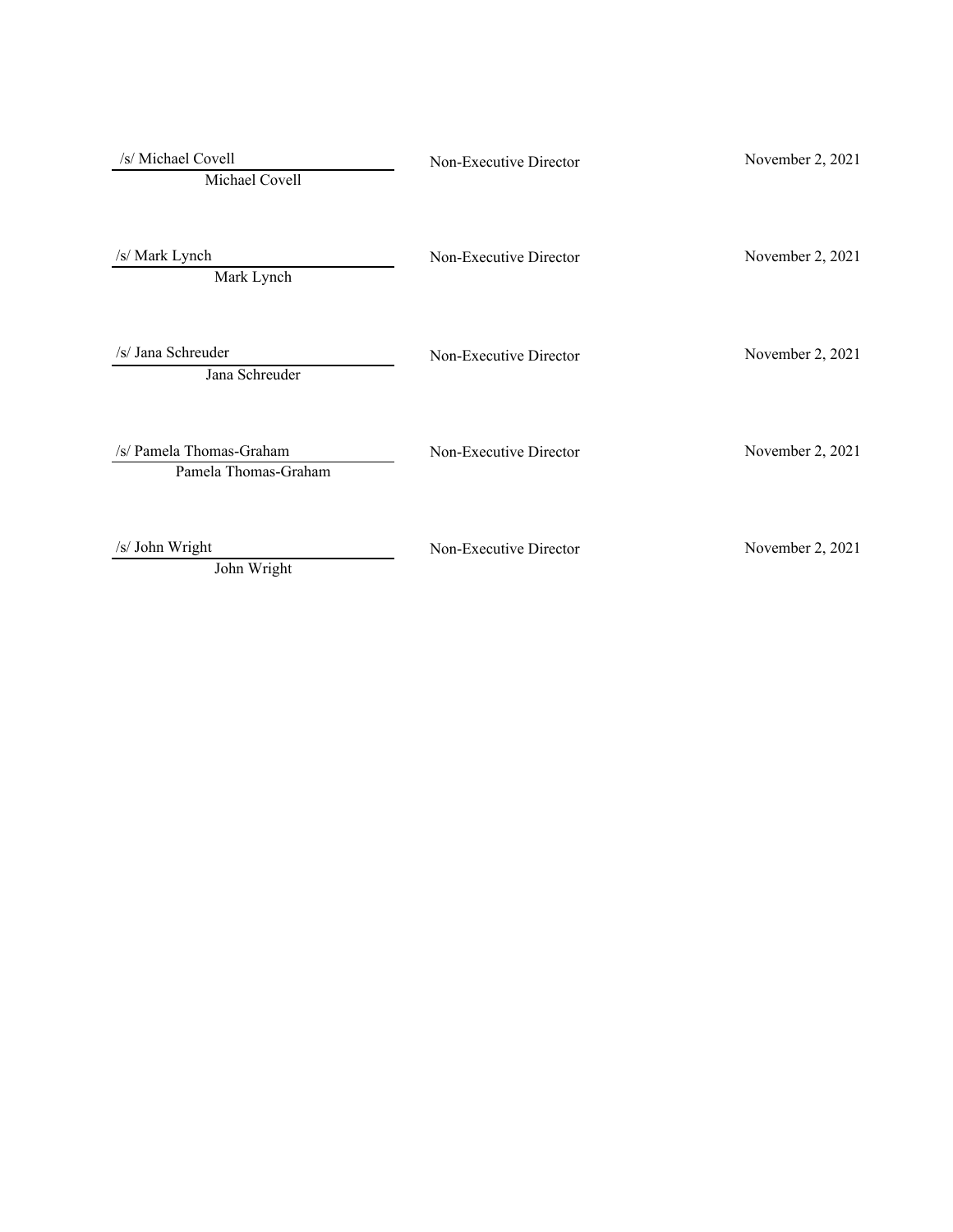#### **SIGNATURE OF AUTHORIZED REPRESENTATIVE IN THE UNITED STATES**

Pursuant to the United States Securities Act of 1933, as amended, the undersigned, the duly authorized representative in the United States for The Bank of N.T. Butterfield & Son Limited, has signed this Registration Statement and any amendment thereto on November 2, 2021.

By: /s/ Michael Schrum

Name: Michael Schrum

Title: Group Chief Financial Officer and Director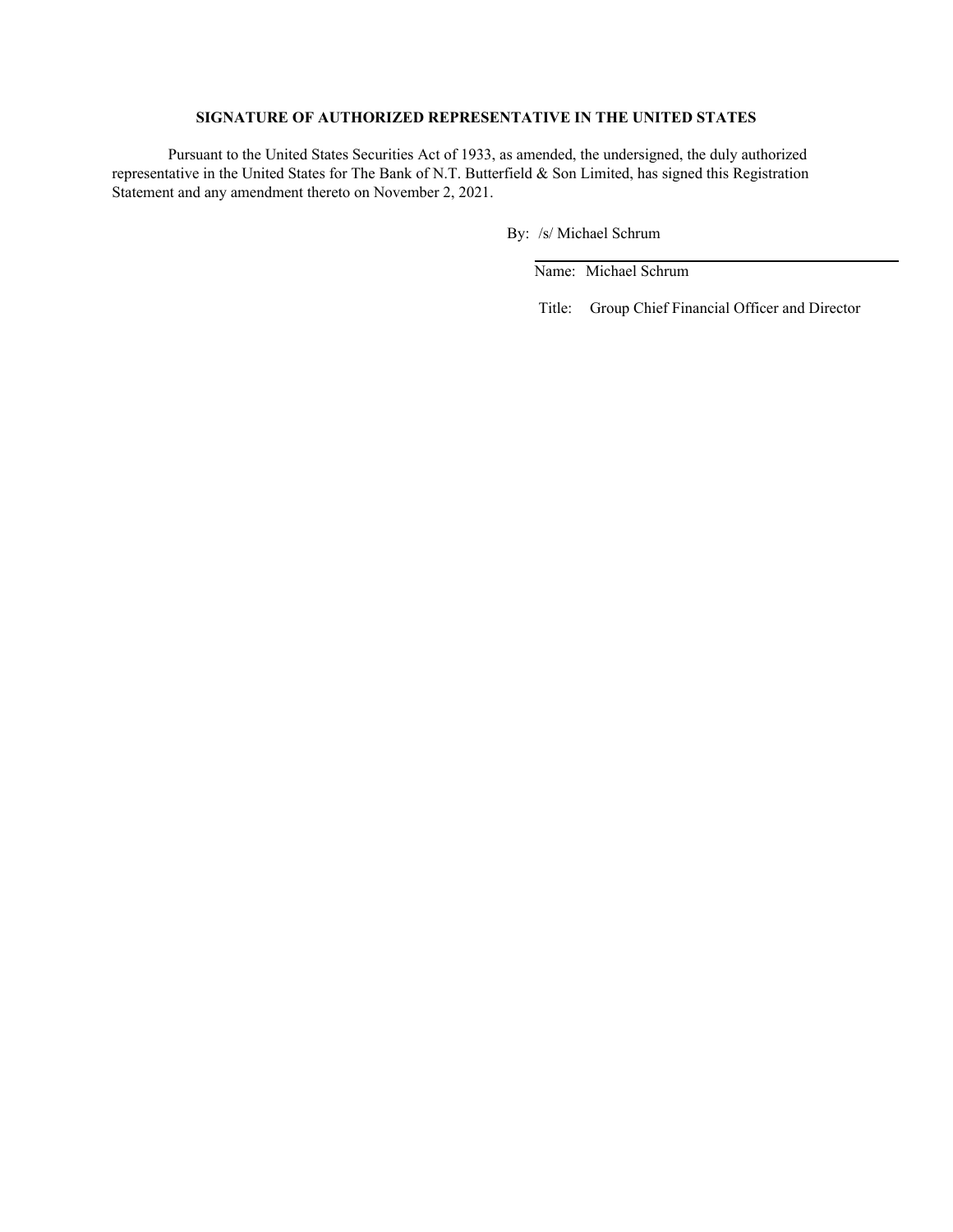#### **EXHIBIT INDEX**

| <b>Number</b> | <b>Description</b>                                                                                                                                                                                          |  |  |
|---------------|-------------------------------------------------------------------------------------------------------------------------------------------------------------------------------------------------------------|--|--|
| 4.1           | Amended and Restated Bye-laws of The Bank of N.T. Butterfield & Son Limited (incorporated herein by<br>reference to Exhibit 1.1 to the registrant's Annual Report on Form 20-F, filed on February 26, 2019) |  |  |
| 4.2           | The N.T. Butterfield $\&$ Son Bank Act, 1904 (incorporated by reference to Exhibit 3.2 to the registrant's<br>Registration Statement on Form F-1, filed on August 4, 2016)                                  |  |  |
| 4.3           | Form of Specimen of Common Registered Share Certificate (incorporated by reference to Exhibit 4.1 to the<br>registrant's Registration Statement on Form F-1/A, filed on August 30, 2016)                    |  |  |
| 4.4           | The Bank of N.T. Butterfield & Son Limited 2021 Employee Share Purchase Plan*                                                                                                                               |  |  |
| 5.1           | Opinion of Convers Dill & Pearman Limited*                                                                                                                                                                  |  |  |
| <u>23.1</u>   | Consent of PricewaterhouseCoopers Ltd.*                                                                                                                                                                     |  |  |
| 23.2          | Consent of Convers Dill & Pearman Limited (included in Exhibit 5.1)*                                                                                                                                        |  |  |
| 24.1          | Power of Attorney (included on signature page)*                                                                                                                                                             |  |  |

\*Filed herewith.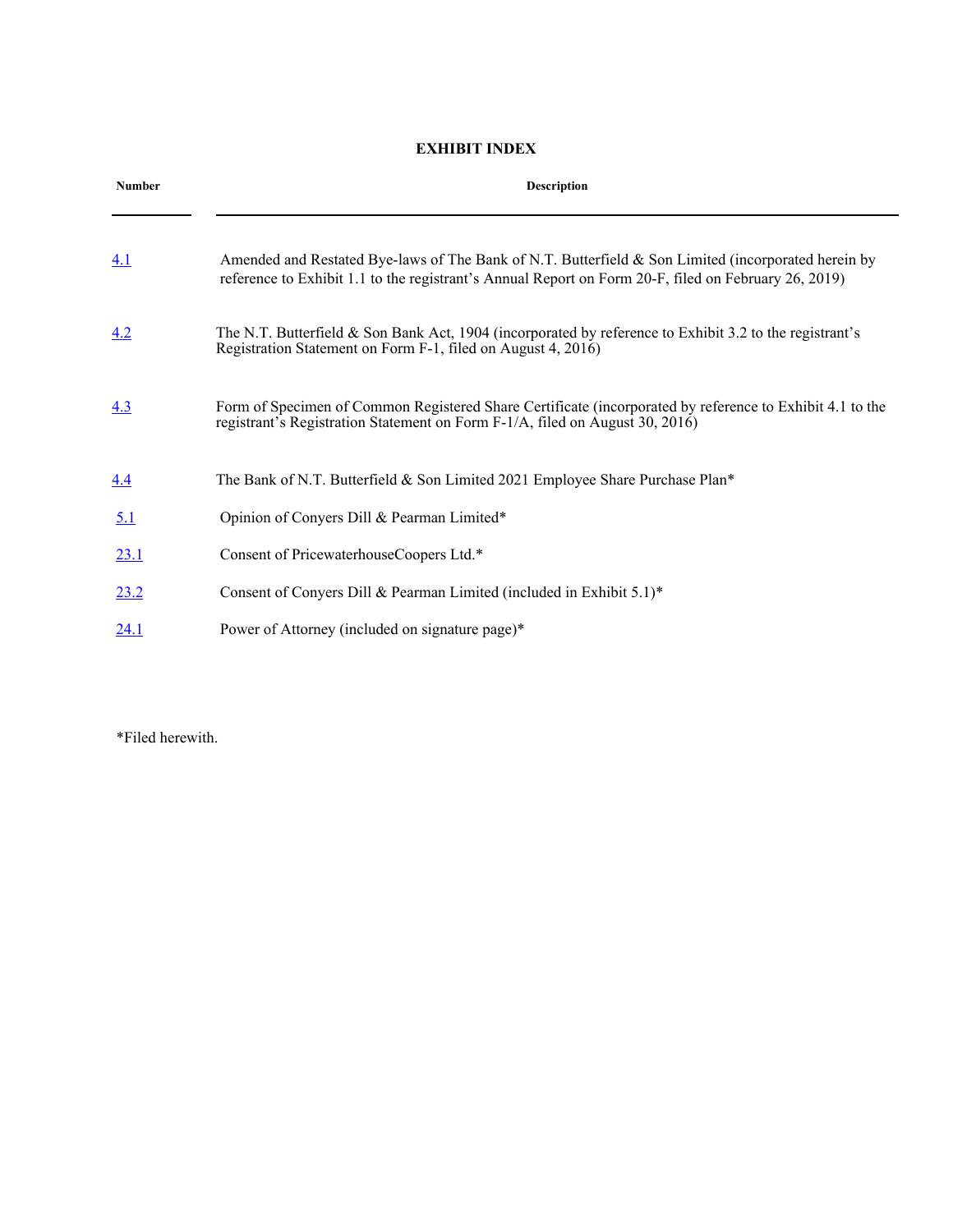**The Bank of N.T. Butterfield & Son Limited**

**2021 Employee Share Purchase Plan**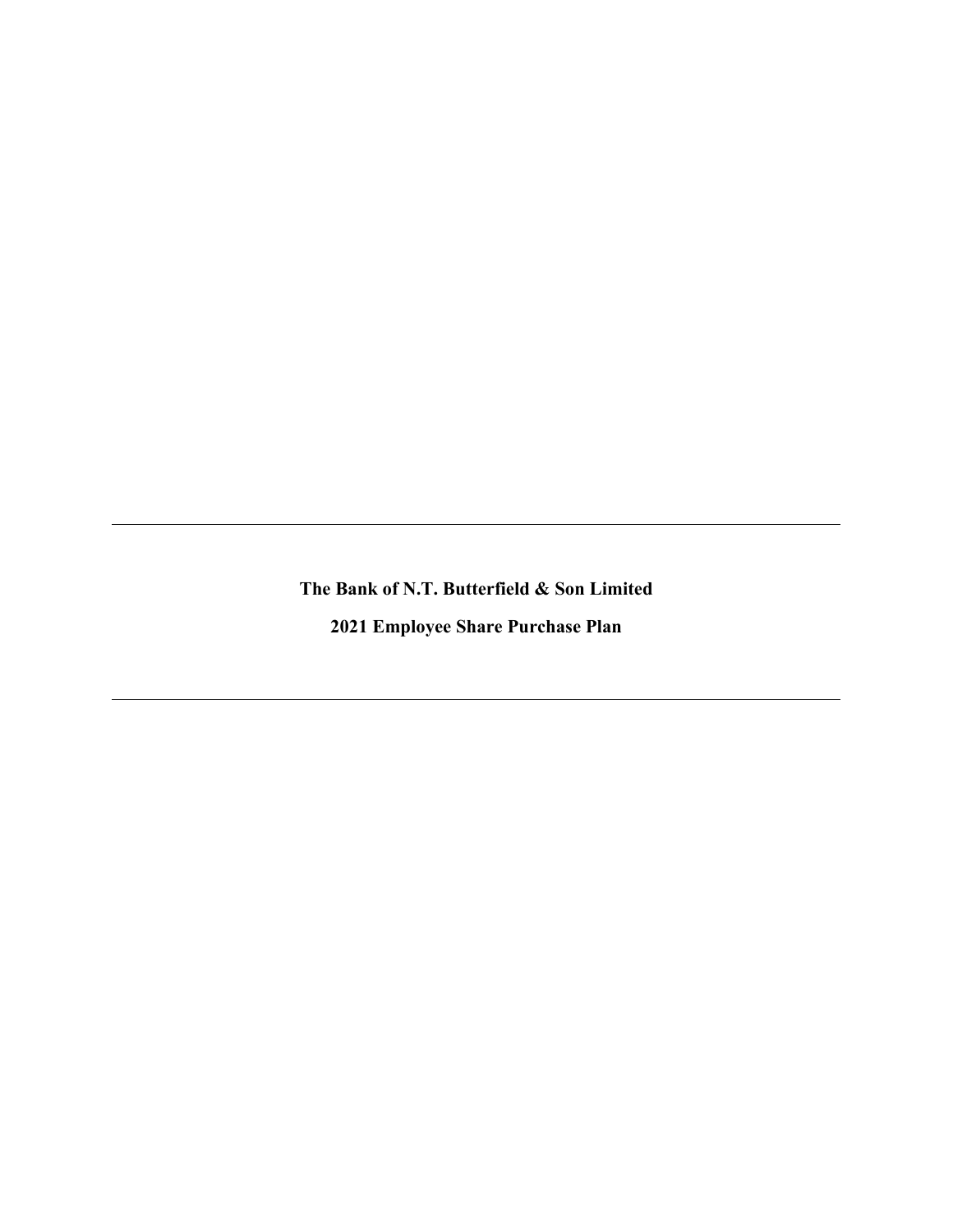### 1. Purpose.

The purpose of the 2021 Employee Share Purchase Plan of The Bank of N.T. Butterfield & Son Limited as amended from time to time (the "Plan"), is to promote the financial interests of the Bank of N.T. Butterfield & Son Limited (the "Company"), including its growth and performance, by providing Eligible Employees (as defined below) of the Company and its subsidiaries the opportunity to purchase Shares (as defined below) in the Company at a discount in accordance with the Plan.

### 2. Shares Available for Purchase.

Subject to adjustment as provided in Section 17, Eligible Employees may, in the aggregate, purchase in the aggregate up to a maximum of 1,000,000 voting ordinary shares, par value BM\$0.01 per share, of the Company (the "Shares"). Shares may be issued upon exercise of an option (an "Option") from authorized but unissued Shares, from Shares held in the treasury of the Company, or from any other proper source. If the total number of Shares specified in elections to be purchased under any Offering (as defined below) plus the number of Shares purchased under previous Offerings under this Plan exceeds the maximum number of Shares issuable under this Plan, the Committee will issue the Shares then available on a pro-rata basis.

### 3. Administration.

The Plan shall be administered by the Compensation & Human Resources Committee (the "Committee") of the Board of Directors of the Company (the "Board"). The Committee and its proceedings are governed by its charter and the bye-laws of the Company. Notwithstanding anything to the contrary contained herein, the Board may, in its sole discretion, at any time and from time to time, administer the Plan. In any such case, the Board will have all of the authority and responsibility granted to the Committee herein.

The Committee shall have the authority to interpret the Plan, to establish, amend, and rescind any rules and regulations relating to the Plan, to determine the terms and provisions of any agreements entered into hereunder (including granting Options under the Plan), and to make all other determinations necessary or advisable for the administration of the Plan, based on, among other things, information made available to the Committee by the management of the Company. The Committee may correct any defect any omission or reconcile any inconsistency in the Plan in the manner and to the extent it shall deem desirable to carry it into effect. The Committee may allocate among its members and delegate to any person who is not a member of the Committee, or to any administrative group within the Company, any of its powers, responsibilities or duties. Except as specifically provided to the contrary, references to the Committee include the Board and any administrative group, individual or individuals to whom the Committee has delegated its duties and powers. The determinations of the Committee in its administration of the Plan, as described herein, shall be final and conclusive.

### 4. Eligibility.

All employees of the Company and all employees of any subsidiary of the Company designated by the Committee from time to time (a "Designated Subsidiary"), are eligible to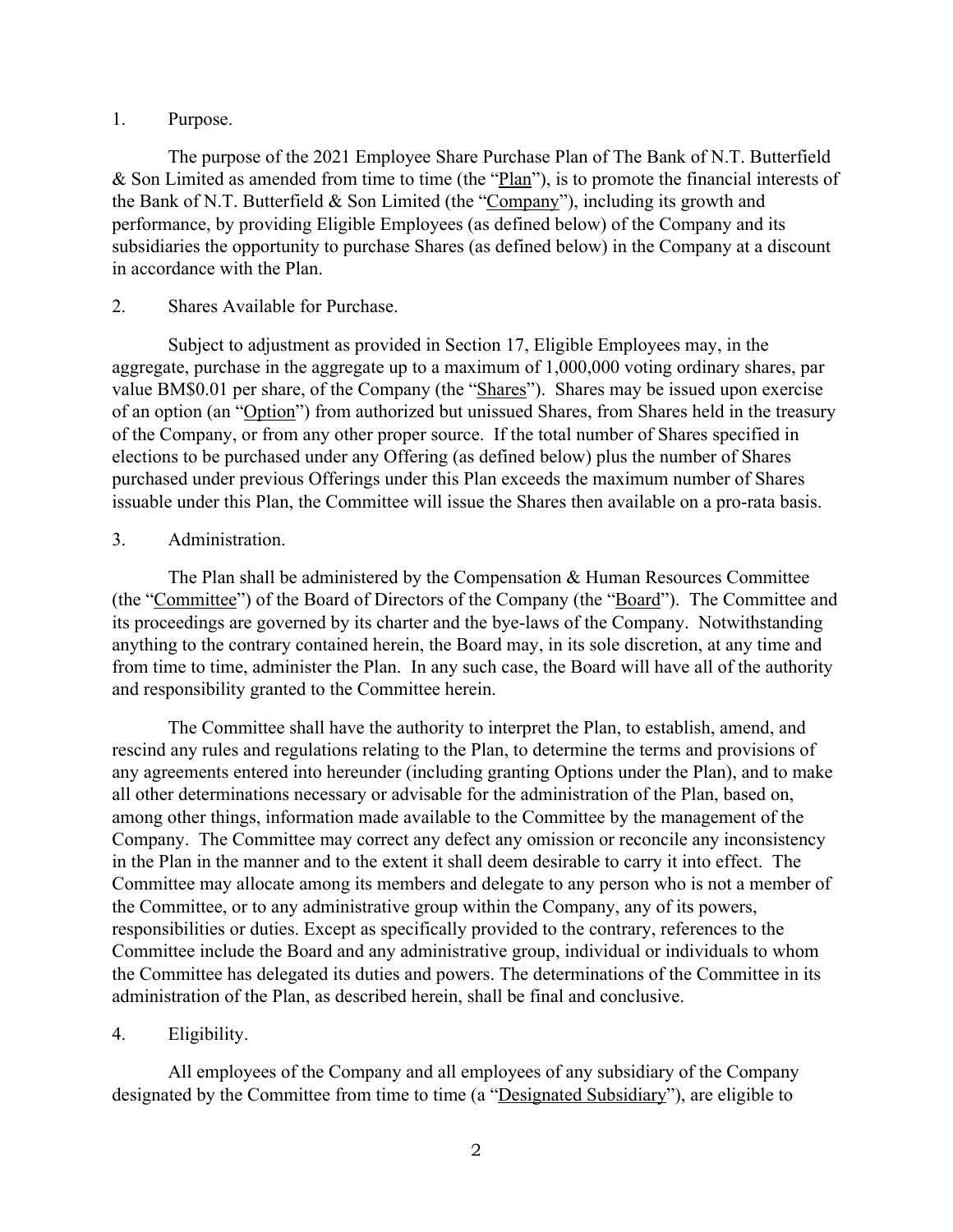participate in any one or more of the offerings of Options (as defined in Section 11) to purchase Shares under the Plan provided that:

(a) they are employed within Group Bands 5-10;

(b) they are customarily employed by the Company or a Designated Subsidiary on a regular basis;

(c) they are employees of the Company or a Designated Subsidiary on the first day of the applicable Offering Period (as defined below); and

(d) they are not subject to the rules or laws of a foreign jurisdiction that would prohibit the grant of an Option

### (the "Eligible Employees").

An Eligible Employee may participate in any Offerings (as defined below) that commence after the month in which that Eligible Employee commences employment with the Company or a Designated Subsidiary. No Eligible Employee may be granted an Option hereunder if such Eligible Employee, immediately after the Option is granted, owns 5% or more of the total combined voting power or fair market value of all classes of shares of the Company or any subsidiary. For purposes of the preceding sentence, the attribution rules of Section 424(d) of the Internal Revenue Code of 1986, as amended, shall apply in determining the share ownership of an employee, and all shares that the employee has a contractual right to purchase shall be treated as shares owned by the employee.

The Company retains the discretion to determine which Eligible Employees may participate in an Offering, subject to applicable law. The Plan will comply with data protection laws of an Eligible Employee's jurisdiction, provided that such compliance will not limit processing data under the Plan. Each Eligible Employee, by participating in the Plan will be deemed to give their consent to having their data processed to the extent necessary to implement and administer the provisions of the Plan.

### 5. Offerings.

 The Plan shall be implemented by offerings of Options ("Offerings") that are six months in duration or such other duration as determined by the Committee (the period during which an Offering is effective, the "Offering Period"). Offering Periods shall commence on the first business day after May 1 and November 1 of each year (the "Offering Commencement Dates") and end six months thereafter, on the first business day after the following October 31 and April 30, respectively. For the purposes of this Plan, "business day" shall mean a day other than a Saturday, Sunday or a public holiday observed in Bermuda. Notwithstanding the foregoing, the Committee may establish a different duration for one or more future Offering Periods or different commencing or ending dates for such Offering Periods (including for the initial Offering Period under the Plan).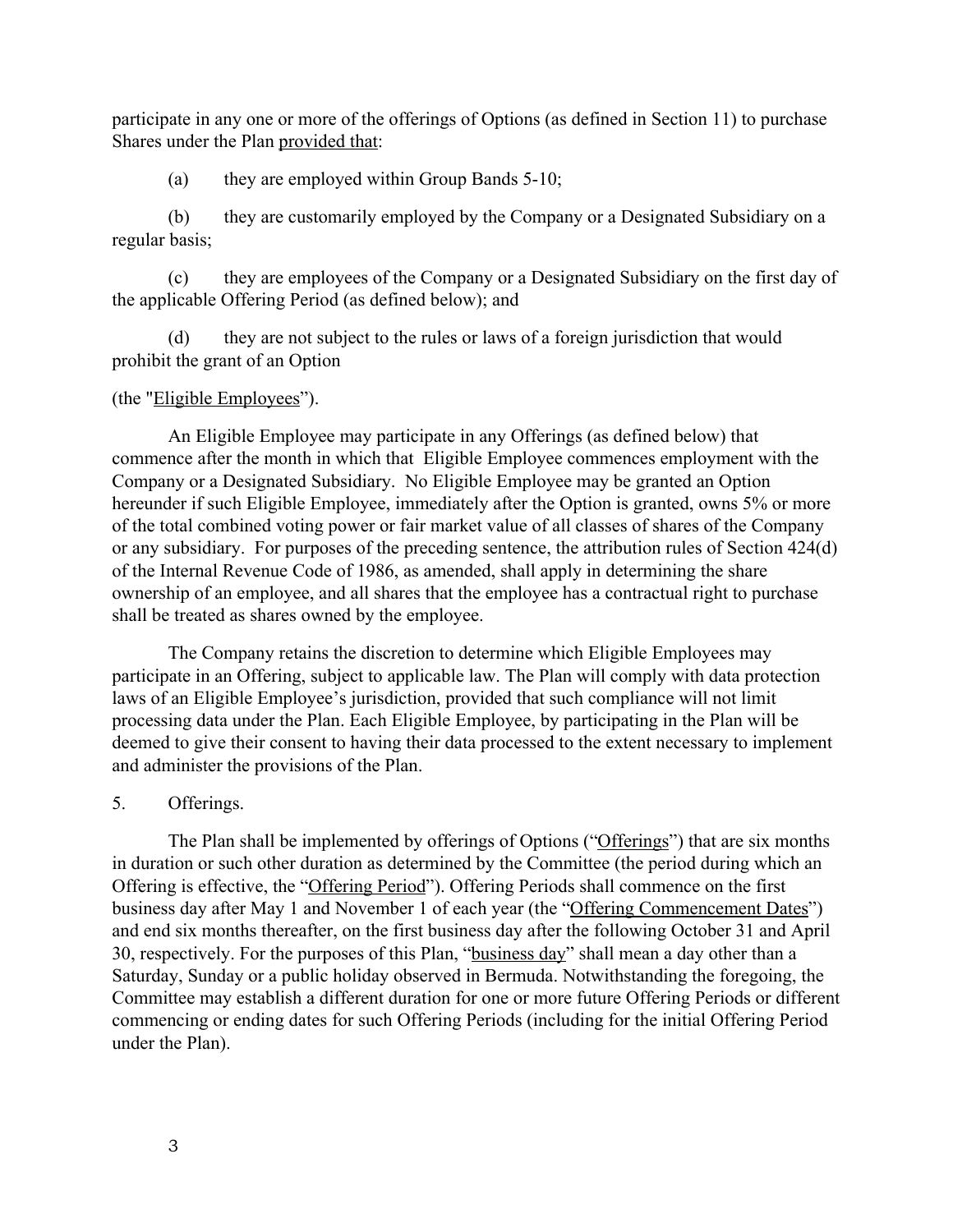#### 6. Participation.

An Eligible Employee may participate in an Offering by completing an online enrollment form ("Enrollment Form") at least ten (10) business days prior to the applicable Offering Commencement Date. The Enrollment Form will authorize, amongst other things, a regular payroll deduction from the Compensation received by the Eligible Employee during the Offering Period. Unless an Eligible Employee files a new Enrollment Form or withdraws from the Plan in accordance with Section 10 hereof, the Eligible Employee's deductions and purchases will continue at the same percentage deduction rate for future Offerings under the Plan as long as the Plan remains in effect. The term "Compensation" means the Eligible Employee's gross base salary or wages, and does not include incentive or bonus awards, commissions, allowances and reimbursements for expenses such as relocation allowances or travel expenses, income or gains associated with the grant or vesting of restricted stock or restricted stock units, income or gains on the exercise of stock options or stock appreciation rights, and similar items. The Committee shall have discretion to determine the application of this definition to Eligible Employees on payrolls in different jurisdictions; provided, however, that such discretion shall be exercised on a uniform and nondiscriminatory basis for Eligible Employees to the extent required under applicable law.

### 7. Deductions.

The Company will maintain payroll deduction records for all participating Eligible Employees ("Employee Accounts", each an "Employee Account"). With respect to any Offering made under this Plan, an Eligible Employee may authorize a payroll deduction from 2% up to a maximum of 15% of the Compensation the Eligible Employee receives during the Offering Period or such shorter period during which deductions from payroll are made (such deductions to be in whole percentages). The Committee may, at its discretion, designate a lower maximum contribution rate for any Offering.

### 8. Deduction Changes.

An employee may decrease his or her payroll deduction percentage up to two (2) times, to be effective as soon as reasonably practical, during an Offering Period, and may only increase his or her payroll deduction percentage as to future Offering Periods. Notwithstanding the immediately preceding sentence, the Committee may, at its discretion, provide that changes to payroll deduction percentages will be effective during the Offering Period then outstanding. Any employee may discontinue his or her payroll deductions at any time by amending the Eligible Employee's existing Enrollment Form for the relevant Offering Period. If an Eligible Employee elects to discontinue his or her payroll deductions during an Offering Period, but does not elect to withdraw his or her funds pursuant to Section 10 hereof, funds deducted prior to his or her election to discontinue will be applied to the purchase of Shares on the Exercise Date (as defined below).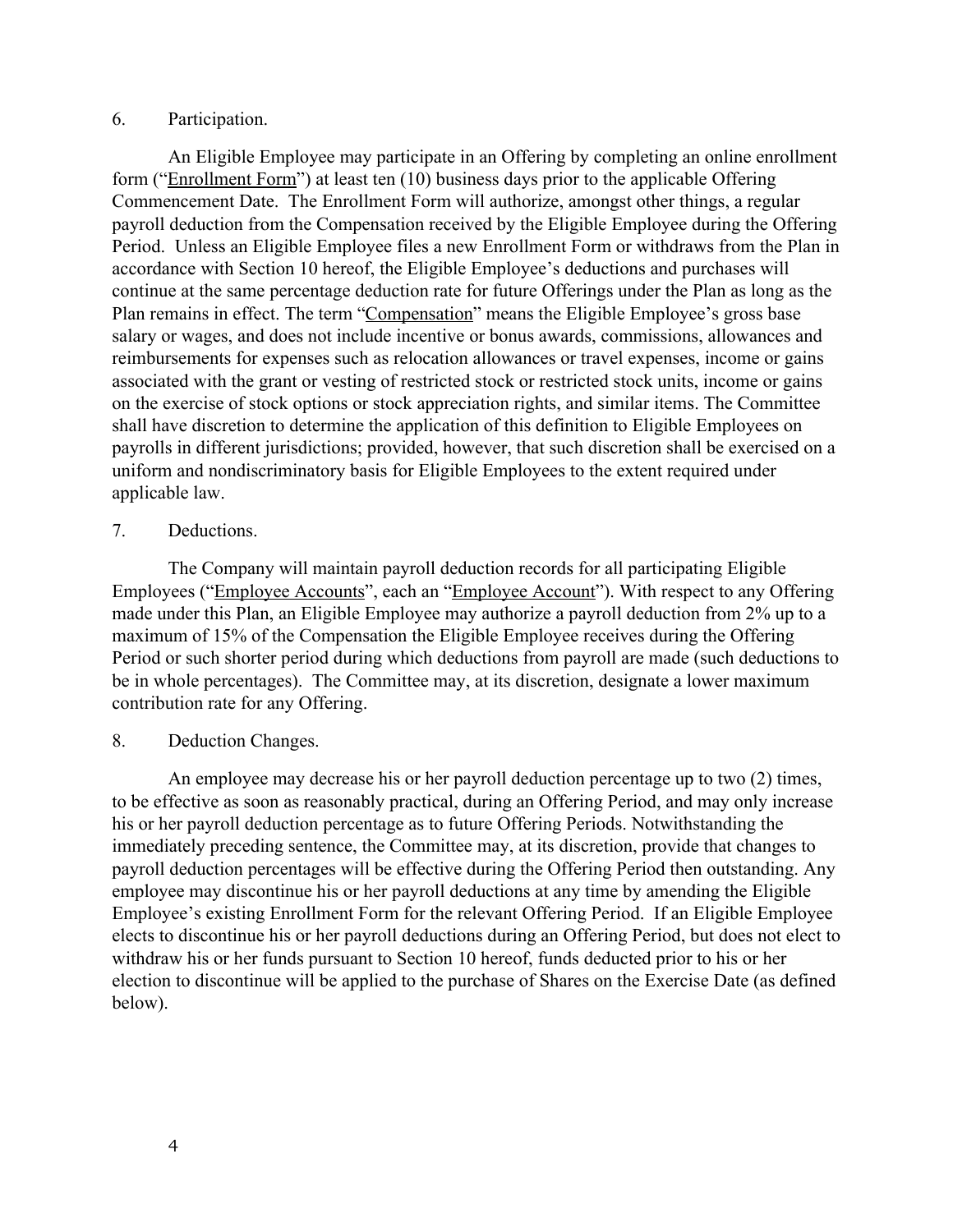### 9. Interest.

Interest will not be paid on any Employee Accounts, except to the extent that the Committee, in its sole discretion, elects to credit Employee Accounts with interest at such rate as it may from time to time determine.

### 10. Withdrawal of Funds.

An Eligible Employee may at any time, but no later than fifteen (15) business days prior to the close of business on the last business day in an Offering Period, and for any reason, permanently draw out the balance accumulated in his or her Employee Account and thereby withdraw from participation in an Offering. Partial withdrawals are not permitted. Following withdrawal from participation in an Offering, the Eligible Employee may not begin participation again during the remainder of the Offering Period during which the Eligible Employee withdrew the balance in his or her Employee Account. The Eligible Employee may participate in any subsequent Offering in accordance with terms and conditions established by the Committee.

### 11. Purchase of Shares.

(a) Number of Shares. On the Offering Commencement Date of each Offering Period, the Company will grant to each Eligible Employee who is then a participant in the Plan an option to purchase on the last business day of such Offering Period (the "Exercise Date") Shares at the applicable purchase price (the "Option Price").

(b) Option Price. Unless otherwise determined by the Committee, the Option Price for each Offering Period shall be equal to 90% of the applicable Closing Price of the Shares on the Exercise Date. The "Closing Price" means (a) the closing sales price of a Share as quoted on the New York Stock Exchange ("NYSE") on the day of determination or (b) the average closing sales price of a Share as quoted on the NYSE over the preceding five (5) trading days prior to the Exercise Date, if no sales of Shares were made on such a day.

(c) Exercise of Option. Each Eligible Employee who continues to be a participant in the Plan on the Exercise Date shall be deemed to have irrevocably exercised his or her Option at the Option Price on such date and shall be deemed to have purchased from the Company the number of whole Shares reserved for the purpose of the Plan that his or her accumulated payroll deductions on such date will pay for. Notwithstanding the above, each Eligible Employee shall be issued the Shares purchased by such Eligible Employee in a given Offering Period on the first business day following the Exercise Date.

(d) Fractional Shares; Return of Unused Payroll Deductions. Any balance that is less than the purchase price of one Share shall be used to purchase fractional Shares and will not be carried forward into the Eligible Employee's Employee Account for the next Offering Period. To the extent there is a cash balance remaining in an Eligible Employee's Employee Account at the end of an Offering Period due to a pro rata purchase under Section 2, the cash balance shall be automatically refunded to the Eligible Employee.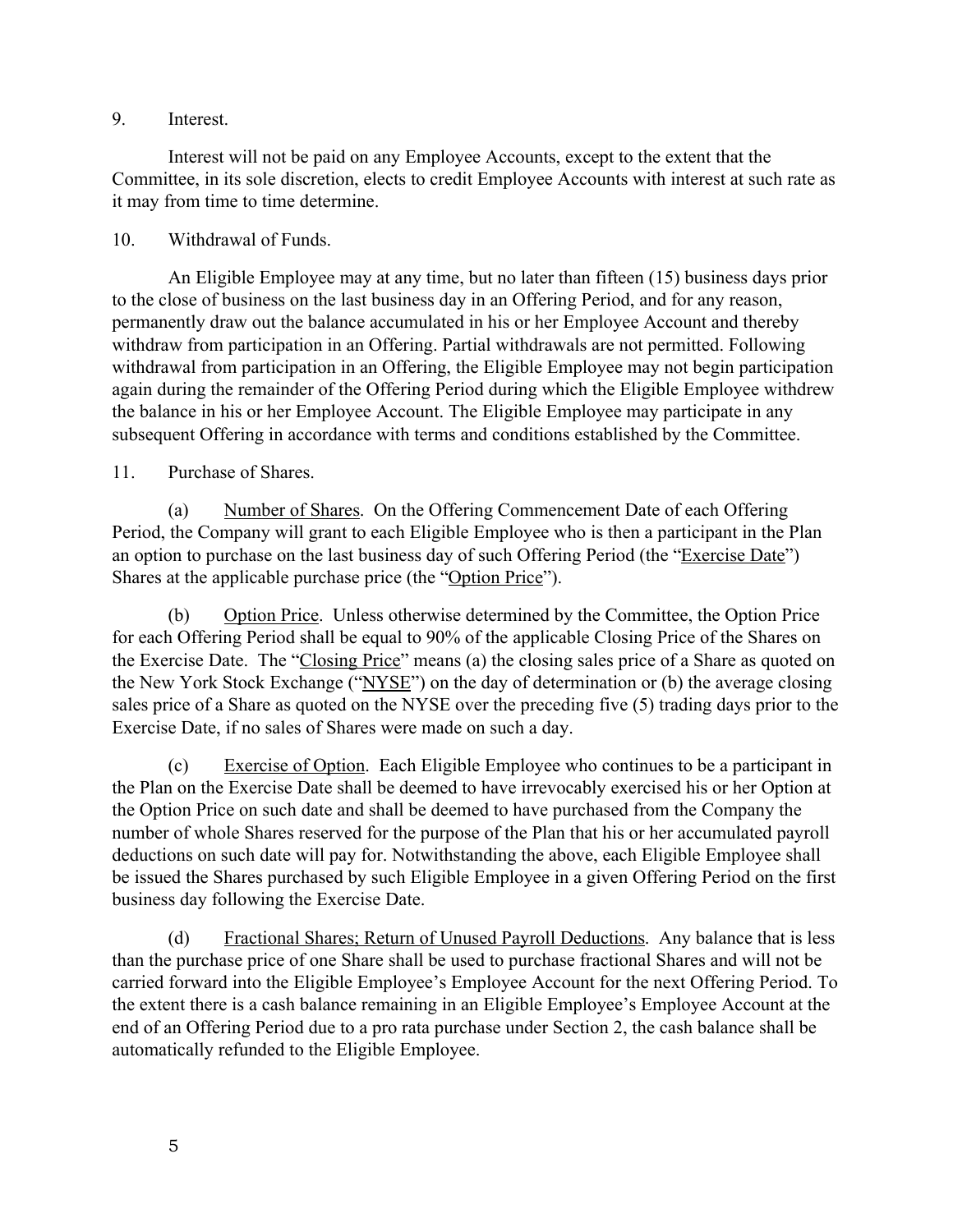#### 12. Share Issuance.

The Company will not issue Share certificates and shall utilize book entry registration of Shares in lieu of issuing share certificates. A participating Eligible Employee may request a Share certificate in respect of Shares registered in their name subject to indemnifying the Company for any stamp duties payable upon issuance thereof.

#### 13. Rights on Retirement, Death or Termination of Employment; No Future Grants.

If a participating Eligible Employee's employment ends before the last business day of an Offering Period, no payroll deduction shall be taken from any Compensation then due and owing to that employee after the date of delivery of written notice of termination, without regard to any notice period after such written notice (including any garden leave) or whether the Eligible Employee receives or is entitled to any compensation or is paid in lieu of notice of termination, unless otherwise provided under applicable law or in the Eligible Employee's written employment contract, and the balance in the applicable Employee Account shall be paid to the Eligible Employee. In the event of the Eligible Employee's death before the last business day of an Offering Period, the Company shall, upon written confirmation of such death, pay the balance of the Eligible Employee's Employee Account (a) to the personal representative (or such other person holding a similar position under estates or succession law in the applicable jurisdiction) of the Eligible Employee's estate or (b) if no such personal representative has been appointed to the knowledge of the Company, to such other person(s) as the Company may, in its discretion, designate. If, before the last business day of the Offering Period, the Designated Subsidiary by which an Eligible Employee is employed ceases to be a subsidiary of the Company, or if the Eligible Employee is transferred to a subsidiary of the Company that is not a Designated Subsidiary, the Eligible Employee shall be deemed to have terminated employment for the purposes of this Plan. Upon a participating Eligible Employee's termination of employment or death, such Eligible Employee shall not be entitled to receive any further Options under the Plan, except to the minimum extent required by applicable law or an Eligible Employee's written employment contract if any.

#### 14. Optionees Not Shareholders; Rights as an Employee

Neither the granting of an Option to an Eligible Employee nor the deductions from such employee's Compensation shall make such employee a shareholder of the Company with respect to Shares issued under this Plan covered by an Option under this Plan until the Eligible Employee has purchased and received such Shares and such Shares have been duly issued. Nothing contained in this Plan, nor in any Option granted pursuant to this Plan, shall confer upon any employee any right with respect to employment or continuation of employment by the Company or any subsidiary of the Company, nor interfere in any way with the right of the Company or any subsidiary to terminate their employment at any time. No employee shall have any claim or right to receive Options under this Plan and the granting of Options is at the sole discretion of the Committee. This Plan is separate and distinct from any employment agreement or other bonus arrangement that an employee may have with the Company, a subsidiary of the Company, or any other party and any payment to an Eligible Employee hereunder shall not have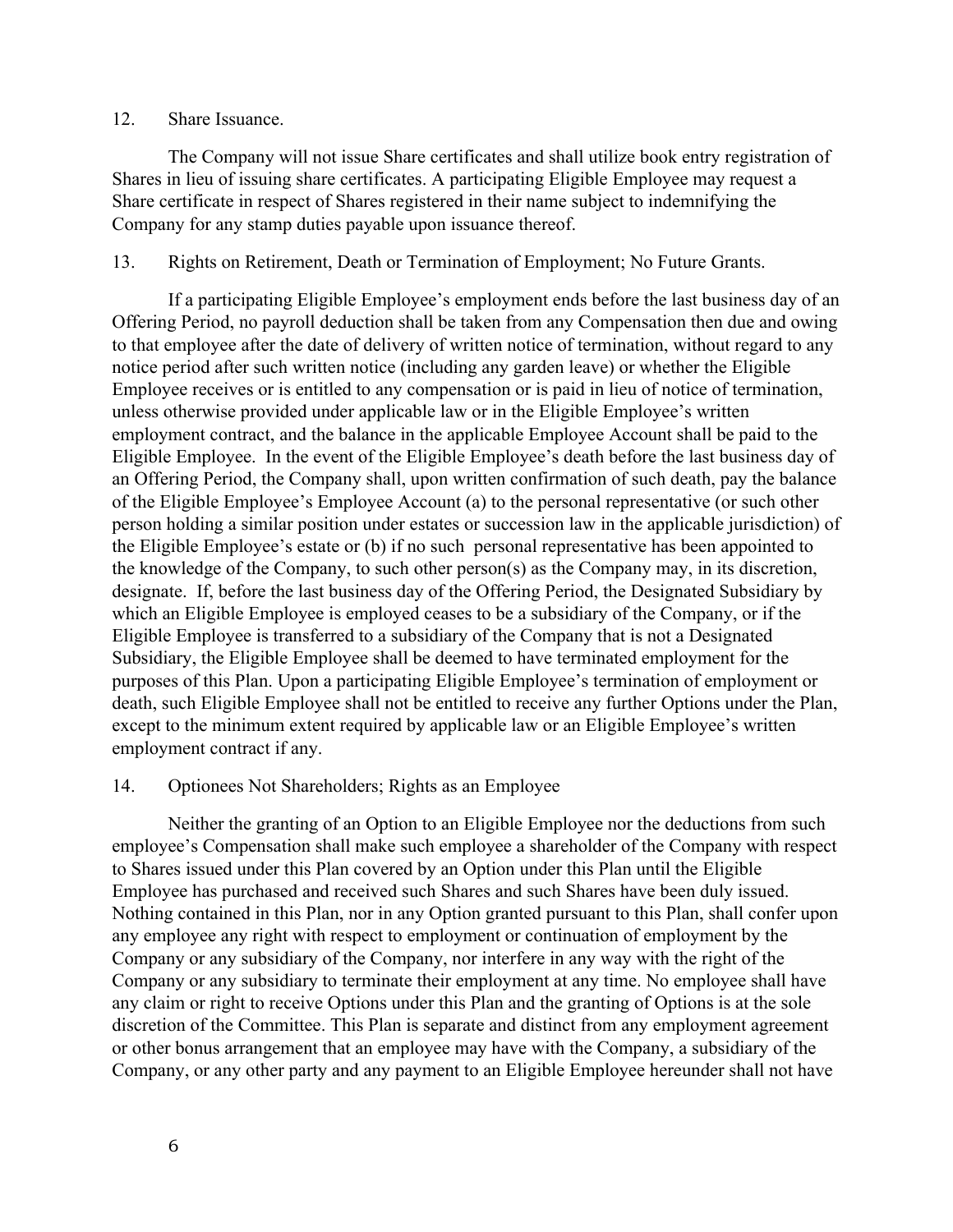any effect upon the Eligible Employee's entitlement to any payment under any such agreement or arrangement including, without limitation, severance payments.

15. Options Not Transferable; Sale of Shares.

Options under this Plan are not transferable by a participating Eligible Employee other than by will or the laws of descent and distribution, subject to applicable law, and are exercisable during that employee's lifetime only by such employee. Shares purchased (and subsequently sold) under the Plan will not be subject to any holding period pursuant to the Plan; however, such Shares purchased under the Plan by any Eligible Employee shall be subject to all policies of the Company or any of its subsidiaries applicable to such employee as in effect from time to time, including the Insider Trading Policy, and applicable law.

### 16. Application of Funds.

All funds received or held by the Company under this Plan may be combined with other corporate funds and may be used for any corporate purpose.

17. Adjustment for Changes in Shares and Certain Other Events.

(a) Changes in Capitalization. In the event of any sub-division, share consolidation, bonus issues, recapitalization, combination of shares, reclassification of Shares, spin-off or other similar change in capitalization or event, or any dividend or distribution to holders of Shares other than an ordinary cash dividend, (i) the number and class of securities available under this Plan, (ii) the Share limitations set forth in Section 11 hereof, and (iii) the Option Price shall be equitably adjusted to the extent determined by the Committee.

### (b) Reorganization Events.

(1) Definition. A "Reorganization Event" shall mean a Change in Control as defined in the Company's 2020 Share Incentive Plan.

(2) Consequences of a Reorganization Event on Options. In connection with a Reorganization Event, the Committee may take any one or more of the following actions as to outstanding Options on such terms as the Committee determines: (i) provide that Options shall be assumed, or substantially equivalent Options shall be substituted, by the acquiring or succeeding corporation (or an affiliate thereof), (ii) upon written notice to the participating Eligible Employees, provide that all outstanding Options will be terminated immediately prior to the consummation of such Reorganization Event and that all such outstanding Options will become exercisable to the extent of accumulated payroll deductions as of a date specified by the Committee in such notice, which date shall not be less than ten (10) calendar days preceding the effective date of the Reorganization Event, (iii) upon written notice to the participating Eligible Employees, provide that all outstanding Options will be cancelled as of a date prior to the effective date of the Reorganization Event and that all accumulated payroll deductions will be returned to such participating employees on such date, (iv) in the event of a Reorganization Event under the terms of which holders of Shares will receive upon consummation thereof a cash payment for each Share surrendered in the Reorganization Event (the "Acquisition Price"),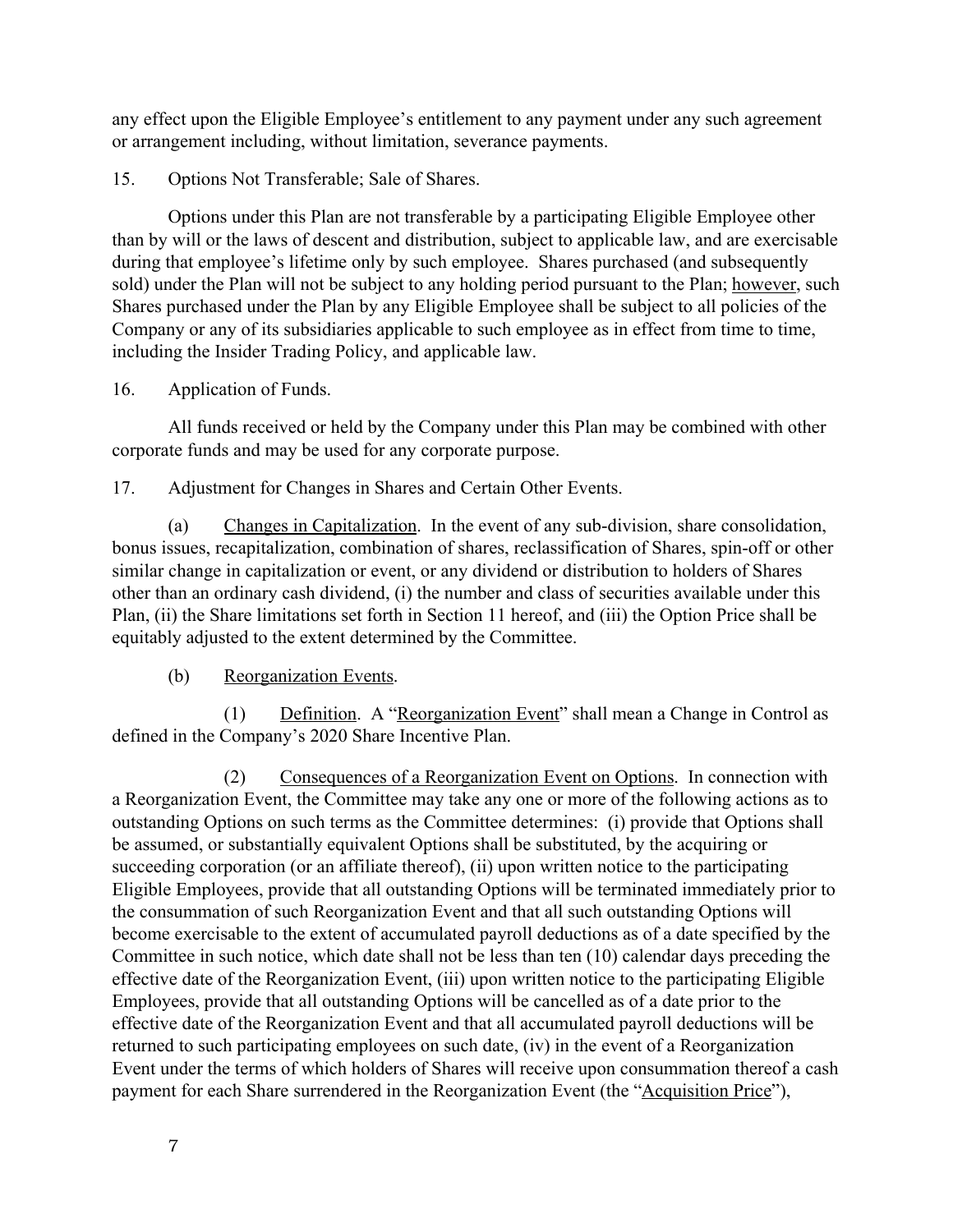change the last day of the Offering Period to be the date of the consummation of the Reorganization Event and make or provide for a cash payment to each participating Eligible Employee equal to (A) (i) the Acquisition Price times (ii) the number of Shares that such employee's accumulated payroll deductions as of immediately prior to the Reorganization Event could purchase at the Option Price, where the Acquisition Price is treated as the fair market value of the Shares on the last day of the applicable Offering Period for purposes of determining the Option Price under Section 11(b) hereof, and where the number of Shares that could be purchased is subject to the limitations set forth in Section 11(a), minus (B) the result of multiplying such number of Shares by such Option Price, (v) provide that, in connection with a liquidation or dissolution of the Company, Options shall convert into the right to receive liquidation proceeds (net of the Option Price thereof) and (vi) any combination of the foregoing.

(3) For purposes of clause (2)(i) above, an Option shall be considered assumed if, following consummation of the Reorganization Event, the Option confers the right to purchase, for each Share subject to the Option immediately prior to the consummation of the Reorganization Event, the consideration (whether cash, securities or other property) received as a result of the Reorganization Event by holders of Shares for each Share held immediately prior to the consummation of the Reorganization Event (and if holders were offered a choice of consideration, the type of consideration chosen by the holders of a majority of the outstanding Shares); provided, however, that if the consideration received as a result of the Reorganization Event is not solely shares of the acquiring or succeeding corporation (or an affiliate thereof), the Company may, with the consent of the acquiring or succeeding corporation, provide for the consideration to be received upon the exercise of Options to consist solely of such number of shares of the acquiring or succeeding corporation (or an affiliate thereof) that the Committee determines to be equivalent in value (as of the date of such determination or another date specified by the Committee) to the per share consideration received by holders of outstanding Shares as a result of the Reorganization Event.

### 18. Amendment and Termination of the Plan.

The Committee may at any time, and from time to time, amend or suspend this Plan or any portion thereof, except that if the amendment would increase the maximum number of Shares issuable under the Plan, such amendment shall not be effected without Board approval. This Plan may be terminated at any time by the Committee. Upon termination of this Plan all amounts in the Employee Accounts shall be promptly refunded.

### 19. Insider Trading Policy

 Restrictions in the Company's Insider Trading Policy (the "Insider Trading Policy") apply to voluntary transactions under the Plan, including: (i) the initial election to enroll in the Plan for any Offering Period, (ii) any election to increase or decrease the amount of automatic period contributions by payroll deduction to the Plan, (iii) any election to cease payroll deductions altogether and/or withdraw any accumulated funds, and (iv) sales of Shares purchased under the Plan. None of the foregoing may be done when in possession of material nonpublic information (and, for Designated Employees (as defined in the Insider Trading Policy), during any blackout period). All automatic investments by payroll deduction are allowed without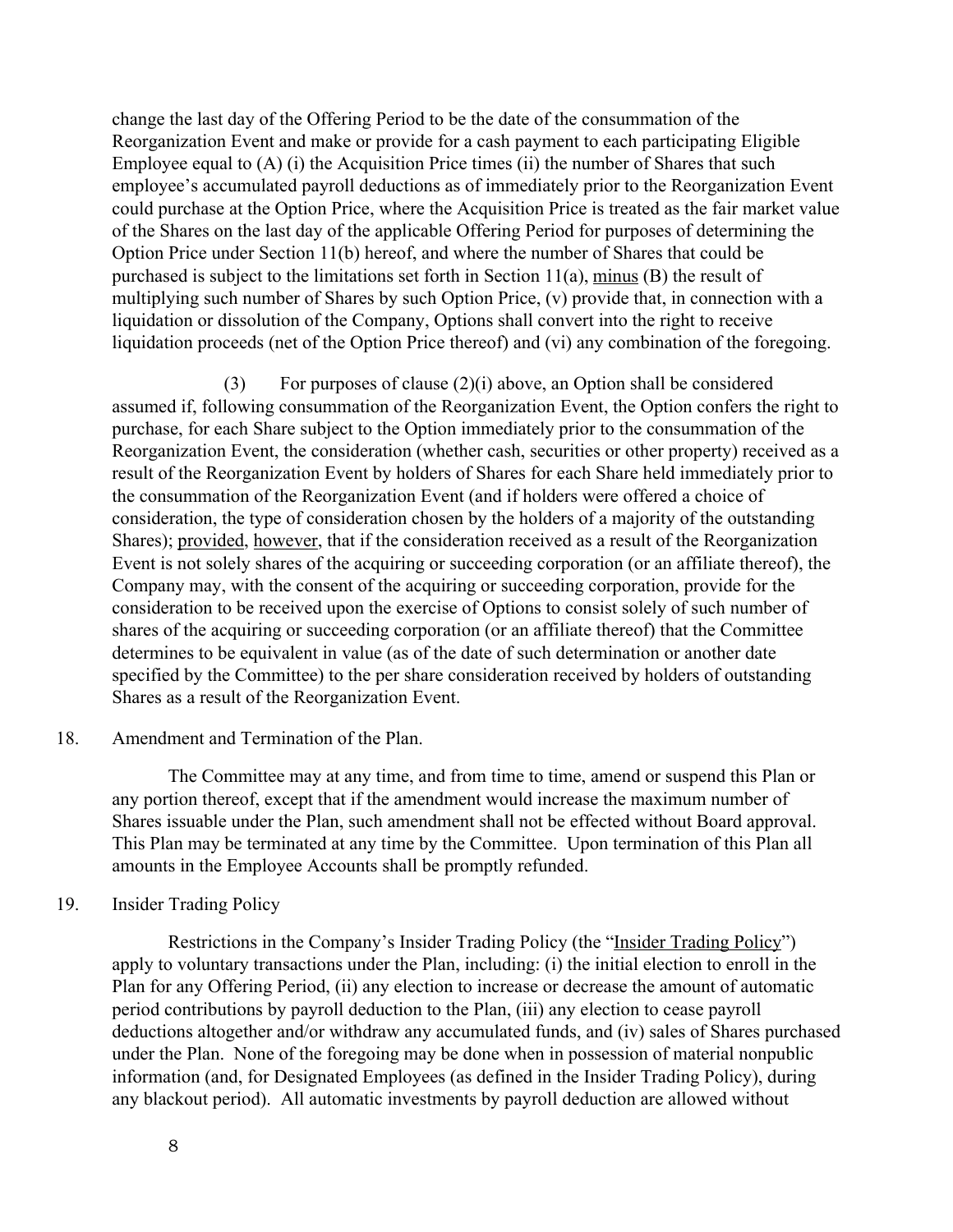restriction under the Insider Trading Policy. The foregoing is not intended to be a complete description of the Policy, and Plan participants should consult the Insider Trading Policy for additional information.

#### 20. Governmental Regulations.

The Company's obligation to sell and deliver Shares under this Plan is subject to listing on a national stock exchange (to the extent the Shares are then so listed or quoted) and the approval of all governmental authorities required in connection with the authorization, issuance or sale of such Shares.

### 21. Governing Law.

The Plan shall be governed by and construed in accordance with Bermuda law.

### 22. Authorization of Sub-Plans.

The Committee may from time to time establish one or more sub-plans under the Plan with respect to one or more Designated Subsidiaries.

#### 23. Withholding.

 At the time a participating Eligible Employee's Option is exercised, or at the time a participating Eligible Employee disposes of some or all of the Shares he or she acquired under the Plan, the participating Eligible Employee shall make adequate provision for the employee portion of any foreign, federal, state and local tax and withholding obligations of the Company or the applicable Designated Subsidiary, if any, which arise upon exercise of the Option or upon such disposition of Shares, respectively. For the avoidance of doubt, the employee portion of any tax arising from the exercise of the Option or upon the disposition of Shares (each a "Stock Tax**"**), shall be paid by the participating Eligible Employee. In addition, neither the Company nor any Designated Subsidiary shall have any tax obligations upon the disposition of Shares by the participating Eligible Employee. Notwithstanding the foregoing, unless prohibited by applicable law, the Company or the applicable Designated Subsidiary shall have the right, but shall not be obligated to, (a) withhold from the participating Eligible Employee's compensation or other amount payable to such employee or (b) withhold from the Shares issuable upon exercise of such employee's Option or from the proceeds of a sale of Shares the amount necessary to satisfy the employee portion of any Stock Tax and/or withholding obligations. If the participating Eligible Employee's compensation is not sufficient to meet the Stock Tax and/or withholding obligation, the Company or the applicable Designated Subsidiary shall be under no obligation to deliver the Shares until the participating Eligible Employee has made adequate provisions for payment of the Stock Tax and/or withholding obligations.

### 24. Effective Date.

The Plan was approved on July 26, 2021 by the Board, and shall be effective as of this date of approval.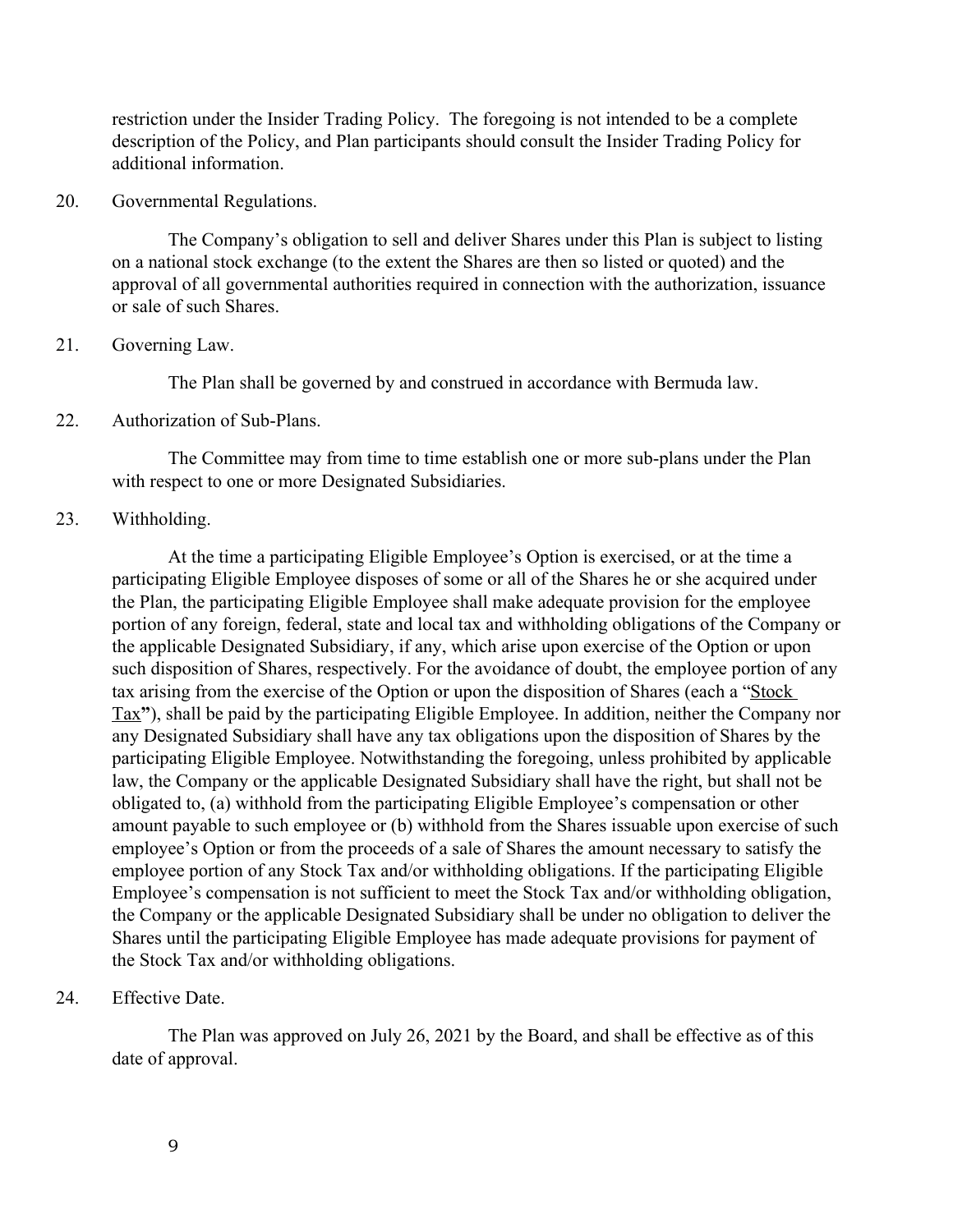2 November 2021

Matter No.:369546 Doc Ref: 19935329

+1 441 294 5929 sophia.greaves@conyersdill.com

The Bank of N.T. Butterfield & Son Limited 65 Front Street Hamilton HM 12 Bermuda

Dear Sirs,

#### Re: **The Bank of N.T. Butterfield & Son Limited (the "Bank")**

We have acted as special Bermuda legal counsel to the Bank in connection with a registration statement on form S-8 filed with the Securities and Exchange Commission (the "**Commission**") on 2 November 2021 (the "**Registration Statement**", which term does not include any other document or agreement whether or not specifically referred to therein or attached as an exhibit or schedule thereto) relating to the registration under the United States Securities Act of 1933, as amended (the "**Securities Act**") of 1,000,000 voting ordinary shares par value BD\$0.01 per share (the "**Common Shares**"), issuable pursuant to the 2021 Employee Share Purchase Plan (the "**Plan**", which term does not include any other document or agreement whether or not specifically referred to therein or attached as an exhibit or schedule thereto).

For the purposes of giving this opinion, we have examined copies of the Registration Statement and the Plan. We have also reviewed The N.T. Butterfield & Son Bank Act 1904 (as amended) and the byelaws of the Bank, each certified by the Secretary of the Bank on 2 November 2021, extracts of minutes of meetings of the Bank's human resources and compensation committee held on 22 July 2021 and board of directors held on 26 July 2021 (the "**Resolutions**") and such other documents and made such enquires as to questions of law as we have deemed necessary in order to render the opinion set forth below.

We have assumed (a) the genuineness and authenticity of all signatures and the conformity to the originals of all copies (whether or not certified) of all documents examined by us and the authenticity and completeness of the originals from which such copies were taken, (b) that where a document has been examined by us in draft form, it will be or has been executed and/or filed in the form of that draft, and where a number of drafts of a document have been examined by us all changes thereto have been marked or otherwise drawn to our attention, (c) the accuracy and completeness of all factual representations made in the Registration Statement, the Plan and other documents reviewed by us, (d) that the Resolutions were passed at one or more duly convened, constituted and quorate meetings, or by unanimous written resolutions, remain in full force and effect and have not been rescinded or amended, (e) that there is no provision of the law of any jurisdiction, other than Bermuda, which would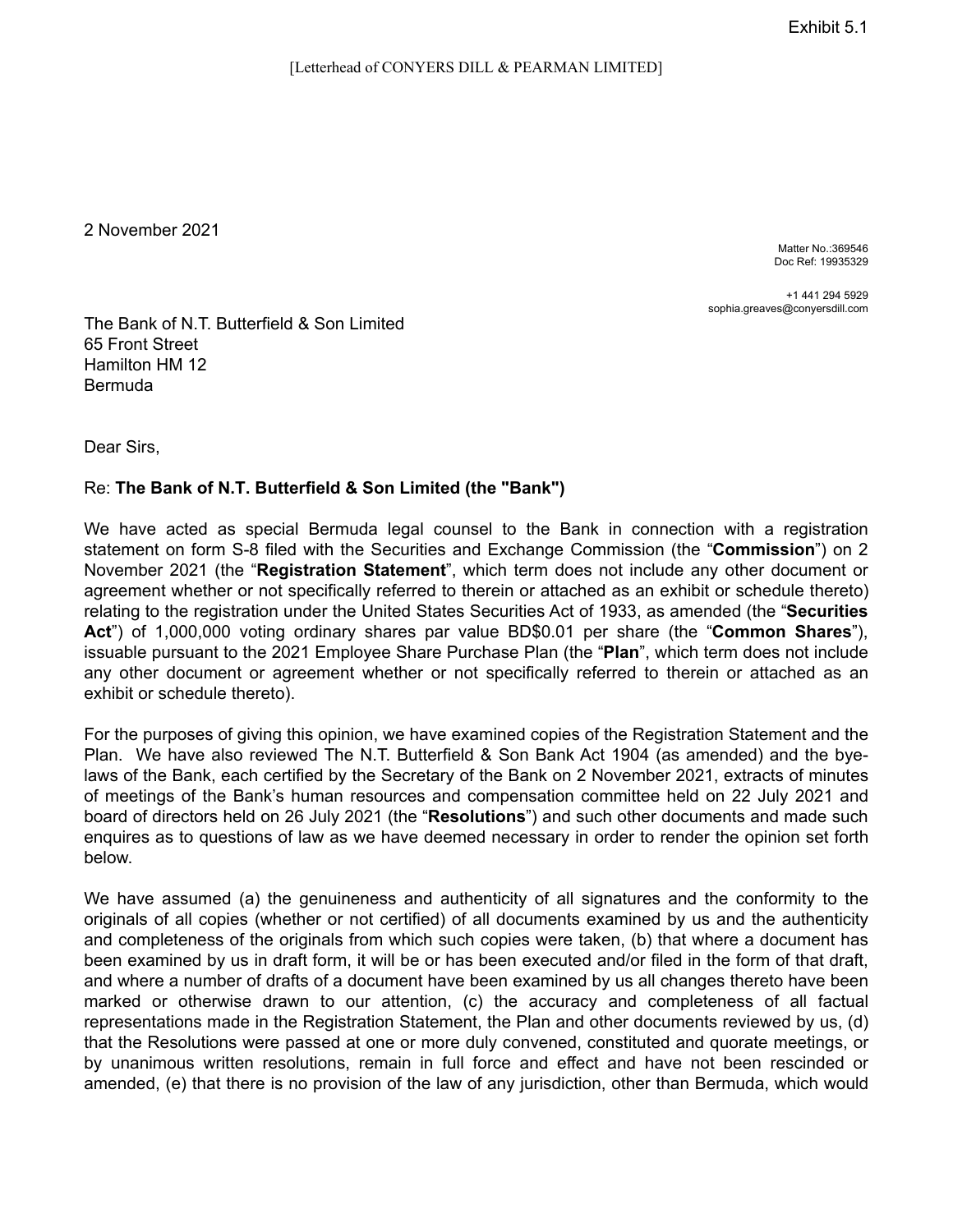have any implication in relation to the opinions expressed herein, (f) that there is no provision of any award agreement that may be issued pursuant to the Plan which would have any implication in relation to the opinions expressed herein; (g) that, upon the issue of any Common Shares, the Bank will receive consideration for the full issue price thereof which shall be equal to at least the par value thereof, (h) that on the date of issuance of any of the Common Shares the Bank will have sufficient authorised but unissued voting ordinary shares and that the Bank will comply, to the extent applicable, with Regulation 6.21 of Section IIA of the listing regulations issued by the Bermuda Stock Exchange; and (i) that the Common Shares will be listed on an appointed stock exchange (as defined in the Companies Act 1981, as amended) and the Bank is and will be engaged in business in a material way in a prescribed industry (as defined in the Companies Act 1981, as amended) at the time of issuance of any Common Shares.

We express no opinion with respect to the issuance of shares pursuant to any provision of the Plan that purports to obligate the Bank to issue shares following the commencement of a winding up or liquidation. We have made no investigation of and express no opinion in relation to the laws of any jurisdiction other than Bermuda. This opinion is to be governed by and construed in accordance with the laws of Bermuda and is limited to and is given on the basis of the current law and practice in Bermuda. This opinion is issued solely for the purposes of the filing of the Registration Statement and the issuance of the Common Shares by the Bank pursuant to the Plan and is not to be relied upon in respect of any other matter.

On the basis of, and subject to, the foregoing, we are of the opinion that:

- 1. The Bank is duly incorporated and existing under the laws of Bermuda in good standing (meaning solely that it has not failed to make any filing with any Bermuda government authority or to pay any Bermuda government fees or tax which would make it liable to be struck off the Register of Companies and thereby cease to exist under the laws of Bermuda).
- 2. When issued and paid for in accordance with the terms of the Plan, the Common Shares will be validly issued, fully paid and non-assessable (which term means when used herein that no further sums are required to be paid by the holders thereof in connection with the issue of such shares).

We consent to the filing of this opinion as an exhibit to the Registration Statement. In giving such consent, we do not hereby admit that we are experts within the meaning of Section 11 of the Securities Act or that we are in the category of persons whose consent is required under Section 7 of the Securities Act or the Rules and Regulations of the Commission promulgated thereunder.

Yours faithfully,

### **Conyers Dill & Pearman Limited**